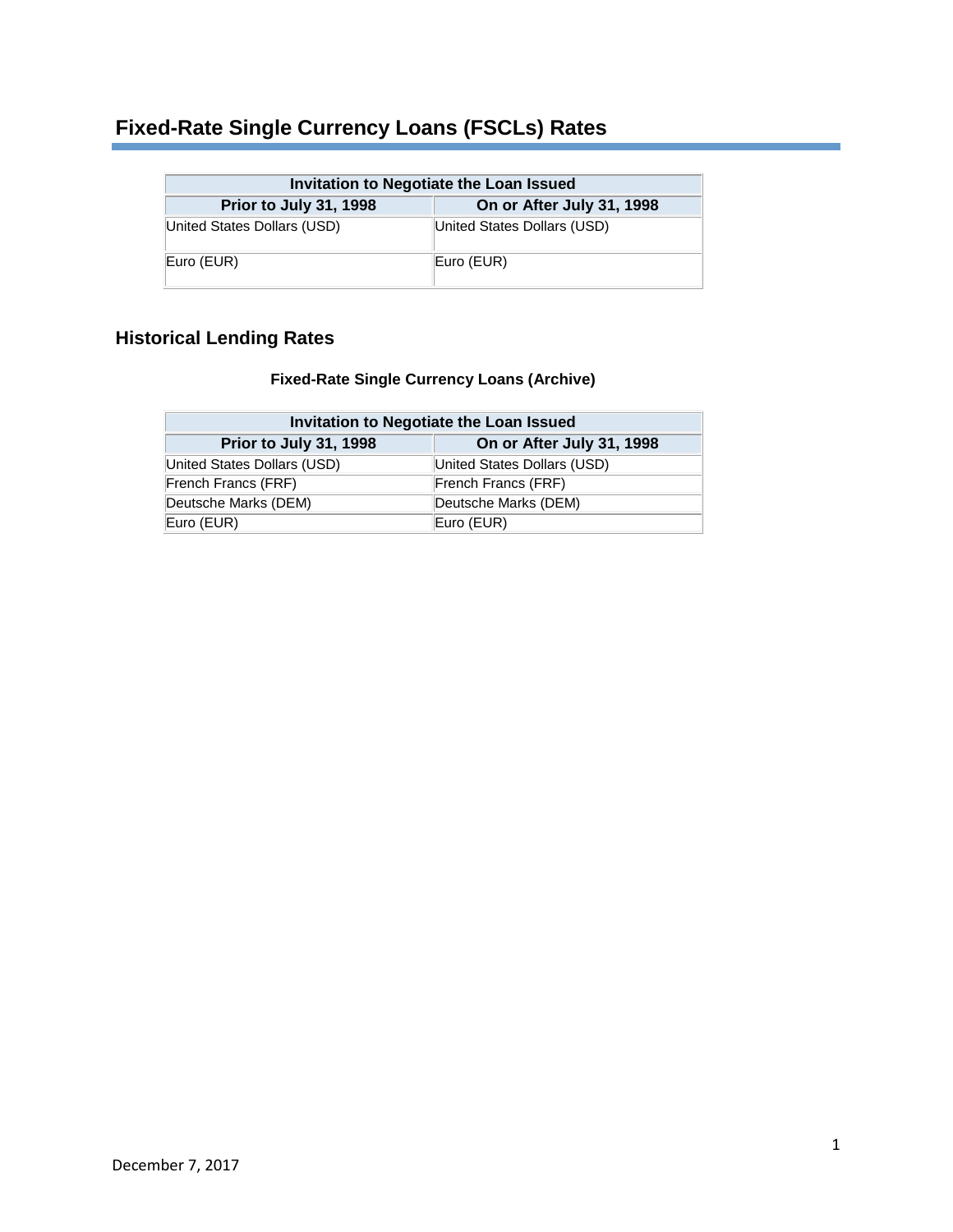#### **UNITED STATES DOLLAR (For Loans to Which Invitation to Negotiate Was Extended Before July 31, 1998) Lending Rates for Fixed-Rate\* Single Currency Loans (SCLs)**

|                    | ---Lending Rate---      |         |         |
|--------------------|-------------------------|---------|---------|
| <b>Rate Fixing</b> | <b>Structure Type**</b> |         |         |
| Date               | $3/12**$                | $3/9**$ | $3/6**$ |
| 15-APR-2011        | 3.47                    | 3 U S   |         |

\* Some of the lending rates, on dates for which actual rate-fixings have not been done, are indicative only.

\*\* The structure type indicates the grace period and final maturity for each Disbursed Amount of the loan, as approved in the loan agreement. Thus, a "3/12" structure means a grace period of 3 years and a final maturity of 12 years for each Disbursed Amount of the loan whose rate has been fixed.

\*\*\*INTERNATIONAL BANK FOR RECONSTRUCTION AND DEVELOPMENT

# **Lending Rates for Fixed-Rate Single Currency Loans (SCLS)**

#### **EURO**

#### **(For Loans to Which Invitation to Negotiate Was Extended Before July 31, 1998) Lending Rates for Fixed-Rate\* Single Currency Loans (SCLs)**

|                    | ---Lending Rate---      |         |         |
|--------------------|-------------------------|---------|---------|
| <b>Rate Fixing</b> | <b>Structure Type**</b> |         |         |
| Date               | $3/12**$                | $3/9**$ | $3/6**$ |
| 15-APR-2011        | 3.80                    | 3.62    | 3 37    |

\* Some of the lending rates, on dates for which actual rate-fixings have not been done, are indicative only.

\*\* The structure type indicates the grace period and final maturity for each Disbursed Amount of the loan, as approved in the loan agreement. Thus, a "3/12" structure means a grace period of 3 years and a final maturity of 12 years for each Disbursed Amount of the loan whose rate has been fixed.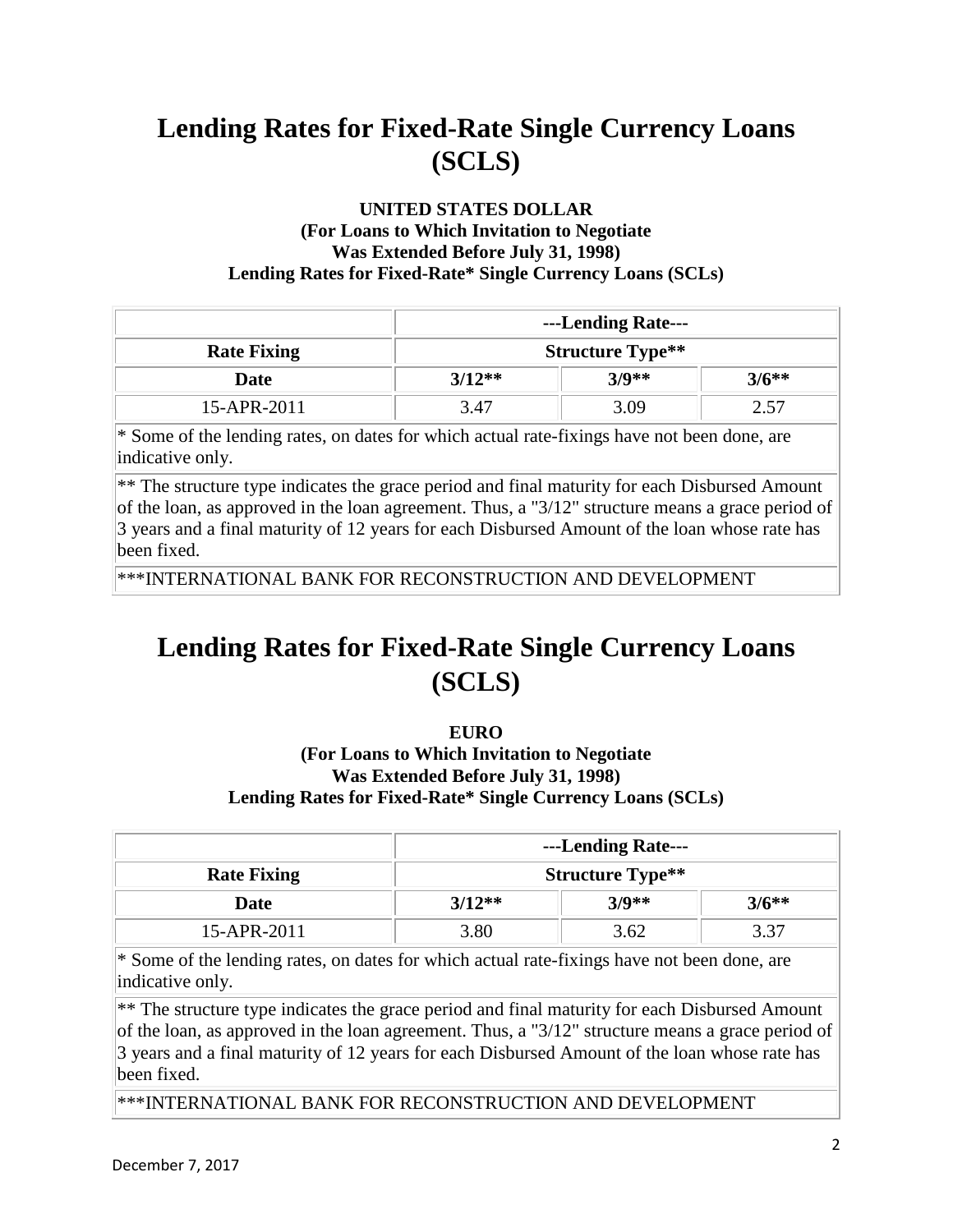#### **UNITED STATES DOLLAR (For Loans to Which Invitation to Negotiate Was Extended on Or After July 31, 1998 Lending Rates for Fixed-Rate\* Single Currency Loans (SCLs)**

|                    | ---Lending Rate---      |         |         |
|--------------------|-------------------------|---------|---------|
| <b>Rate Fixing</b> | <b>Structure Type**</b> |         |         |
| Date               | $3/12**$                | $3/9**$ | $3/6**$ |
| 15-APR-2011        |                         | 3.34    | 2.82    |

\* Some of the lending rates, on dates for which actual rate-fixings have not been done, are indicative only.

\*\* The structure type indicates the grace period and final maturity for each Disbursed Amount of the loan, as approved in the loan agreement. Thus, a "3/12" structure means a grace period of 3 years and a final maturity of 12 years for each Disbursed Amount of the loan whose rate has been fixed.

\*\*\*INTERNATIONAL BANK FOR RECONSTRUCTION AND DEVELOPMENT

### **Lending Rates for Fixed-Rate Single Currency Loans (SCLS)**

#### **EURO**

#### **(For Loans to Which Invitation to Negotiate Was Extended on Or After July 31, 1998 Lending Rates for Fixed-Rate\* Single Currency Loans (SCLs)**

|                    | ---Lending Rate---      |      |         |
|--------------------|-------------------------|------|---------|
| <b>Rate Fixing</b> | <b>Structure Type**</b> |      |         |
| Date               | $3/9**$<br>$3/12**$     |      | $3/6**$ |
| 15-APR-2011        | 4 05                    | 3.87 | 3.62    |

 $*$  Some of the lending rates, on dates for which actual rate-fixings have not been done, are indicative only.

\*\* The structure type indicates the grace period and final maturity for each Disbursed Amount of the loan, as approved in the loan agreement. Thus, a "3/12" structure means a grace period of 3 years and a final maturity of 12 years for each Disbursed Amount of the loan whose rate has been fixed.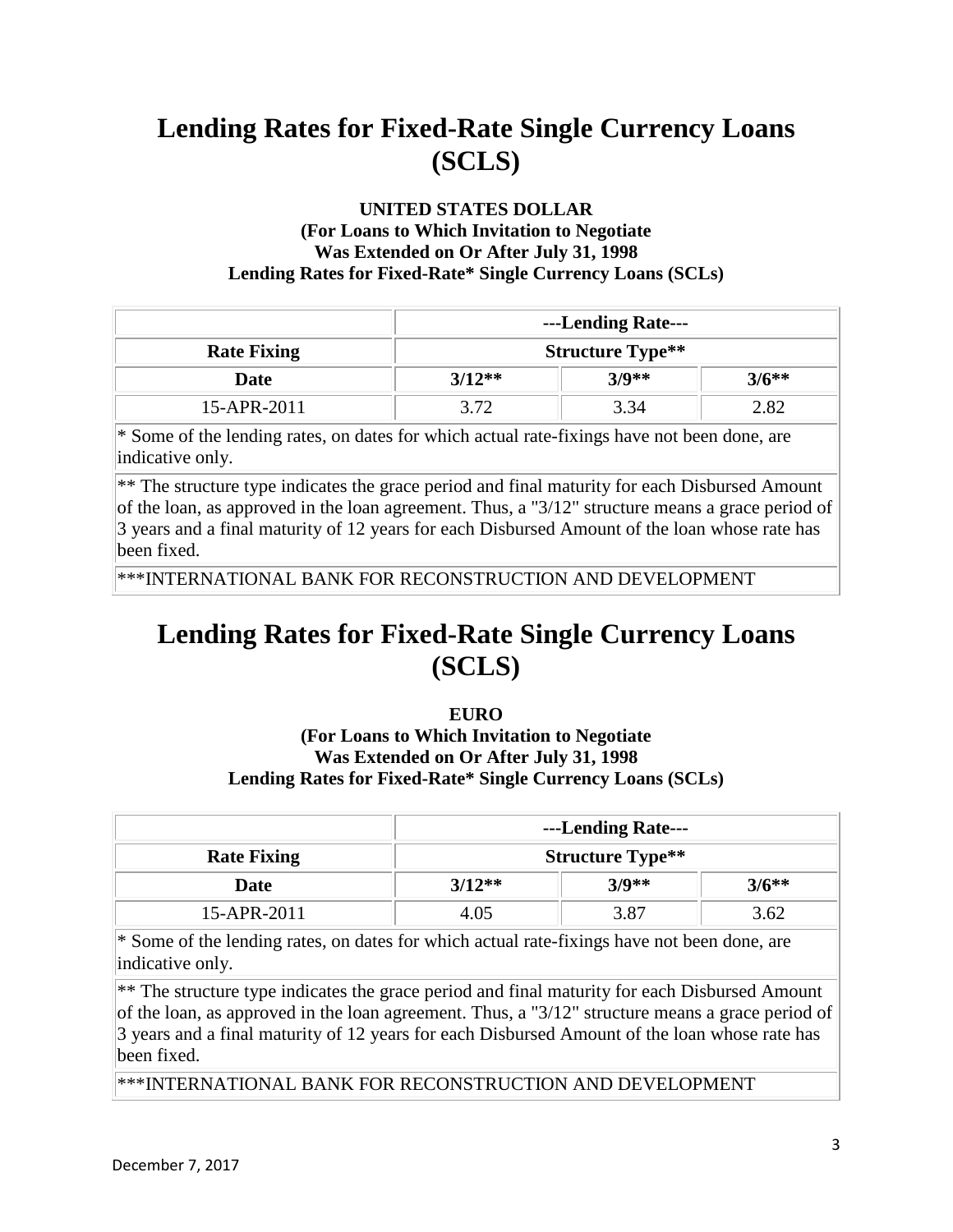#### **UNITED STATES DOLLAR (For Loans to Which Invitation to Negotiate Was Extended Before July 31, 1998) Lending Rates for Fixed-Rate\* Single Currency Loans (SCLs)**

|                    |          | ---Lending Rate---      |         |
|--------------------|----------|-------------------------|---------|
| <b>Rate Fixing</b> |          | <b>Structure Type**</b> |         |
| <b>Date</b>        | $3/12**$ | $3/9**$                 | $3/6**$ |
| 15-MAR-2011        | 3.36     | 2.96                    | 2.41    |
| 15-FEB-2011        | 3.62     | 3.24                    | 2.70    |
| 15-JAN-2011        | 3.29     | 2.89                    | 2.34    |
| 15-DEC-2010        | 3.29     | 2.89                    | 2.33    |
| 15-NOV-2010        | 2.74     | 2.33                    | 1.81    |
| 15-OCT-2010        | 2.44     | 2.06                    | 1.59    |
| 15-SEP-2010        | 2.70     | 2.38                    | 1.94    |
| 15-AUG-2010        | 2.65     | 2.31                    | 1.86    |
| 15-JUL-2010        | 3.07     | 2.75                    | 2.29    |
| 15-JUN-2010        | 3.30     | 2.98                    | 2.54    |
| 15-MAY-2010        | 3.52     | 3.18                    | 2.69    |
| 15-APR-2010        | 3.74     | 3.40                    | 2.90    |
| 15-MAR-2010        | 3.70     | 3.34                    | 2.83    |
| 15-FEB-2010        | 3.74     | 3.39                    | 2.89    |
| 15-JAN-2010        | 3.75     | 3.41                    | 2.92    |
| 15-DEC-2009        | 3.63     | 3.29                    | 2.82    |
| 15-NOV-2009        | 3.55     | 3.23                    | 2.78    |
| 15-OCT-2009        | 3.46     | 3.19                    | 2.79    |
| 15-SEP-2009        | 3.43     | 3.16                    | 2.75    |
| 15-AUG-2009        | 3.88     | 3.60                    | 3.18    |
| 15-JUL-2009        | 3.48     | 3.23                    | 2.83    |
| 15-JUN-2009        | 4.30     | 4.03                    | 3.61    |
| 15-MAY-2009        | 3.21     | 2.96                    | 2.60    |
| 15-APR-2009        | 3.17     | 2.96                    | 2.67    |
| 15-MAR-2009        | 3.33     | 3.14                    | 2.87    |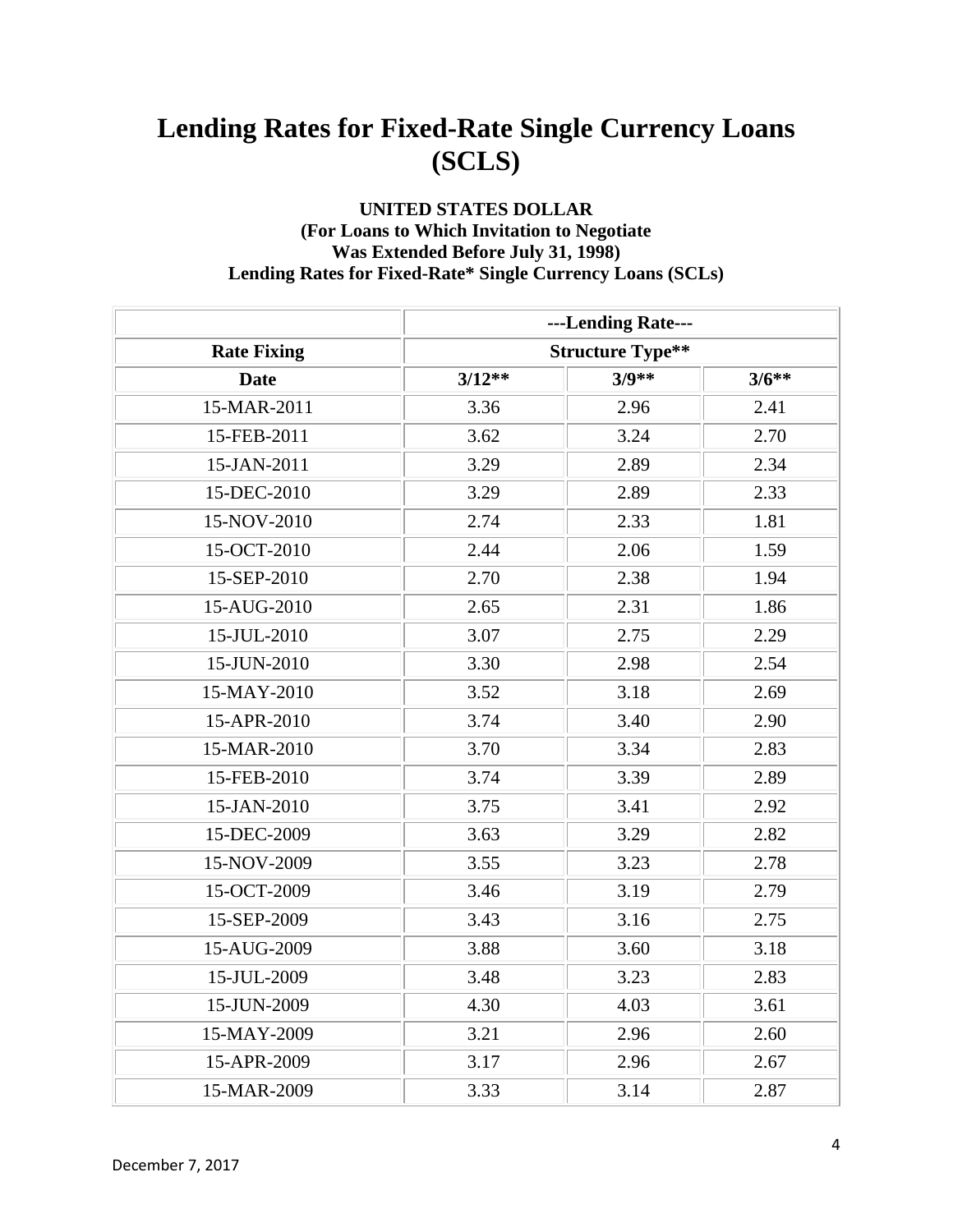| 15-FEB-2009 | 3.06 | 2.87 | 2.60 |
|-------------|------|------|------|
| 15-JAN-2009 | 2.58 | 2.42 | 2.22 |
| 15-DEC-2008 | 2.99 | 2.87 | 2.68 |
| 15-NOV-2008 | 4.12 | 3.93 | 3.61 |
| 15-OCT-2008 | 4.55 | 4.41 | 4.18 |
| 15-SEP-2008 | 4.32 | 4.17 | 3.96 |
| 15-AUG-2008 | 4.71 | 4.55 | 4.33 |
| 15-JUL-2008 | 4.62 | 4.46 | 4.25 |
| 15-JUN-2008 | 5.00 | 4.88 | 4.72 |
| 15-MAY-2008 | 4.54 | 4.36 | 4.12 |
| 15-APR-2008 | 4.13 | 3.90 | 3.59 |
| 15-MAR-2008 | 4.17 | 3.89 | 3.53 |
| 15-FEB-2008 | 4.36 | 4.08 | 3.72 |
| 15-JAN-2008 | 4.52 | 4.31 | 4.05 |
| 15-DEC-2007 | 4.91 | 4.75 | 4.57 |
| 15-NOV-2007 | 5.11 | 4.97 | 4.81 |
| 15-OCT-2007 | 5.47 | 5.38 | 5.27 |
| 15-SEP-2007 | 5.30 | 5.20 | 5.10 |
| 15-AUG-2007 | 5.68 | 5.60 | 5.50 |
| 15-JUL-2007 | 5.95 | 5.88 | 5.80 |
| 15-JUN-2007 | 6.03 | 5.98 | 5.91 |
| 15-MAY-2007 | 5.37 | 5.31 | 5.26 |
| 15-APR-2007 | 5.46 | 5.40 | 5.34 |
| 15-MAR-2007 | 5.28 | 5.23 | 5.18 |
| 15-FEB-2007 | 5.55 | 5.51 | 5.48 |
| 15-JAN-2007 | 5.42 | 5.39 | 5.37 |
| 15-DEC-2006 | 5.24 | 5.20 | 5.18 |
| 15-NOV-2006 | 5.36 | 5.33 | 5.30 |
| 15-OCT-2006 | 5.53 | 5.49 | 5.46 |
| 15-SEP-2006 | 5.50 | 5.47 | 5.43 |
| 15-AUG-2006 | 5.73 | 5.69 | 5.65 |
| 15-JUL-2006 | 5.92 | 5.89 | 5.86 |
| 15-JUN-2006 | 5.74 | 5.71 | 5.69 |
| 15-MAY-2006 | 5.86 | 5.81 | 5.76 |
| 15-APR-2006 | 5.69 | 5.66 | 5.61 |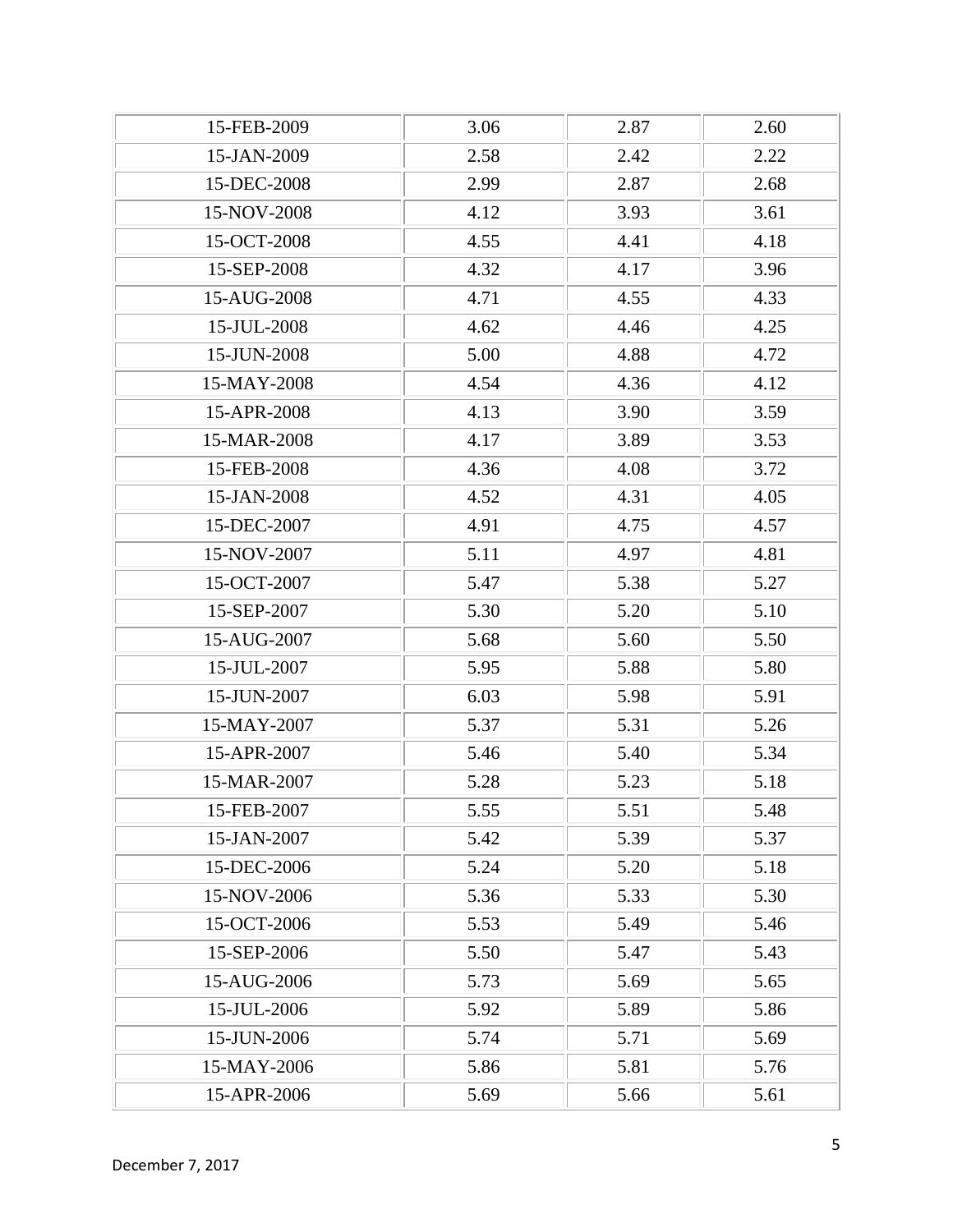| 15-MAR-2006 | 5.54 | 5.52 | 5.50 |
|-------------|------|------|------|
| 15-FEB-2006 | 5.36 | 5.35 | 5.33 |
| 15-JAN-2006 | 5.15 | 5.12 | 5.09 |
| 15-DEC-2005 | 5.29 | 5.25 | 5.20 |
| 15-NOV-2005 | 5.35 | 5.30 | 5.25 |
| 15-OCT-2005 | 5.16 | 5.10 | 5.04 |
| 15-SEP-2005 | 4.73 | 4.65 | 4.58 |
| 15-AUG-2005 | 5.02 | 4.96 | 4.90 |
| 15-JUL-2005 | 4.77 | 4.69 | 4.61 |
| 15-JUN-2005 | 4.69 | 4.61 | 4.52 |
| 15-MAY-2005 | 4.84 | 4.74 | 4.62 |
| 15-APR-2005 | 4.98 | 4.87 | 4.73 |
| 15-MAR-2005 | 5.10 | 4.98 | 4.83 |
| 15-FEB-2005 | 4.59 | 4.44 | 4.27 |
| 15-JAN-2005 | 4.70 | 4.52 | 4.30 |
| 15-DEC-2004 | 4.62 | 4.40 | 4.14 |
| 15-NOV-2004 | 4.75 | 4.51 | 4.22 |
| 15-OCT-2004 | 4.58 | 4.32 | 3.99 |
| 15-SEP-2004 | 4.63 | 4.36 | 4.03 |
| 15-AUG-2004 | 4.79 | 4.52 | 4.18 |
| 15-JUL-2004 | 5.00 | 4.72 | 4.35 |
| 15-JUN-2004 | 5.30 | 5.05 | 4.68 |
| 15-MAY-2004 | 5.35 | 5.07 | 4.67 |
| 15-APR-2004 | 4.67 | 4.35 | 3.91 |
| 15-MAR-2004 | 4.02 | 3.69 | 3.24 |
| 15-FEB-2004 | 4.37 | 4.05 | 3.61 |
| 15-JAN-2004 | 4.37 | 4.04 | 3.57 |
| 15-DEC-2003 | 4.66 | 4.34 | 3.89 |
| 15-NOV-2003 | 4.69 | 4.37 | 3.92 |
| 15-OCT-2003 | 4.57 | 4.22 | 3.70 |
| 15-SEP-2003 | 4.67 | 4.33 | 3.82 |
| 15-AUG-2003 | 4.92 | 4.55 | 4.01 |
| 15-JUL-2003 | 3.97 | 3.58 | 3.07 |
| 15-JUN-2003 | 3.43 | 3.08 | 2.61 |
| 15-MAY-2003 | 3.92 | 3.56 | 3.09 |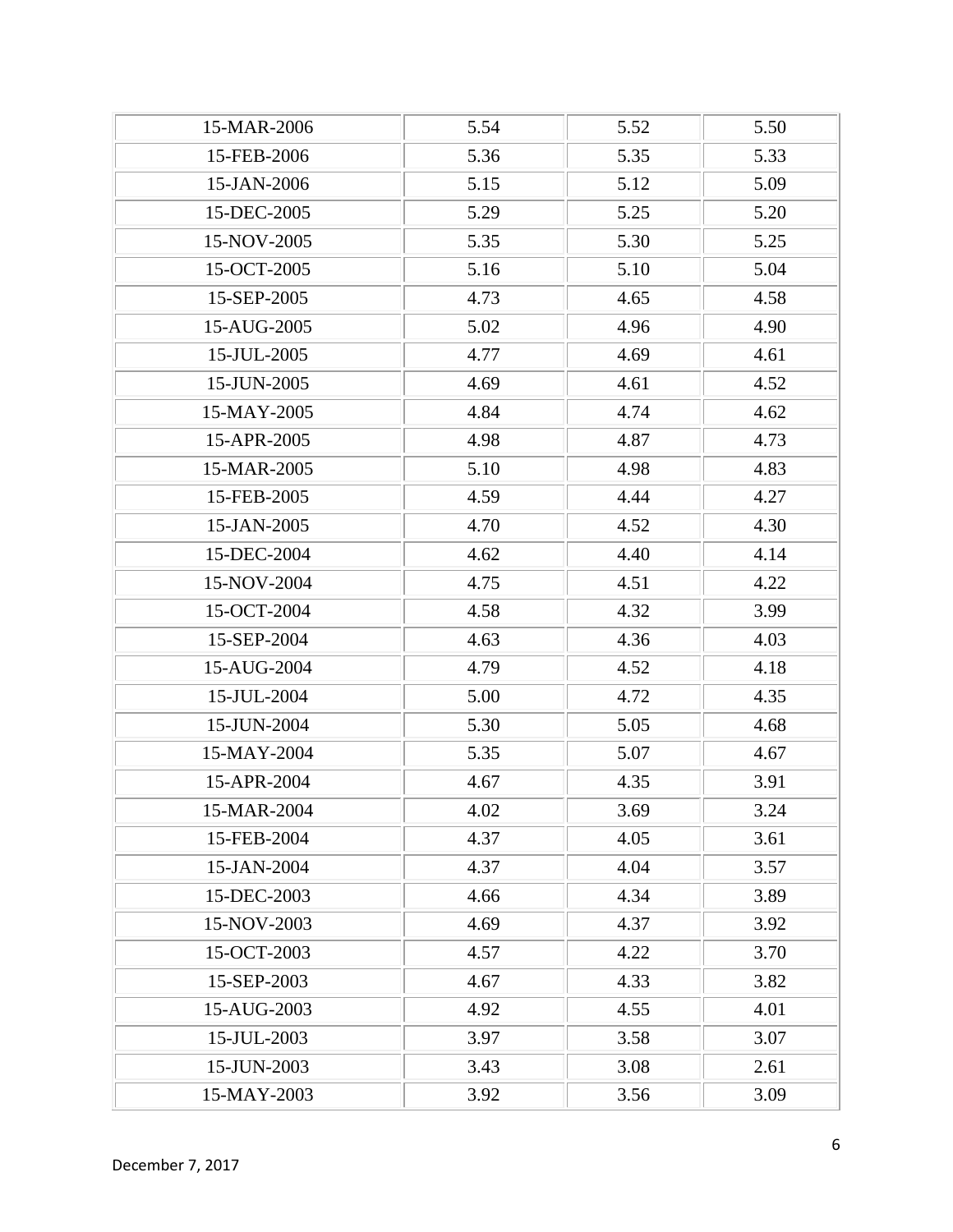| 15-APR-2003 | 4.33 | 3.97 | 3.50 |
|-------------|------|------|------|
| 15-MAR-2003 | 4.08 | 3.73 | 3.28 |
| 15-FEB-2003 | 4.28 | 3.93 | 3.46 |
| 15-JAN-2003 | 4.55 | 4.20 | 3.74 |
| 15-DEC-2002 | 4.50 | 4.17 | 3.73 |
| 15-NOV-2002 | 4.37 | 4.01 | 3.57 |
| 15-OCT-2002 | 4.32 | 3.99 | 3.57 |
| 15-SEP-2002 | 4.57 | 4.27 | 3.86 |
| 15-AUG-2002 | 4.77 | 4.46 | 4.03 |
| 15-JUL-2002 | 5.17 | 4.89 | 4.51 |
| 15-JUN-2002 | 5.50 | 5.25 | 4.90 |
| 15-MAY-2002 | 5.81 | 5.56 | 5.20 |
| 15-APR-2002 | 5.93 | 5.71 | 5.38 |
| 15-MAR-2002 | 6.08 | 5.84 | 5.50 |
| 15-FEB-2002 | 5.81 | 5.56 | 5.19 |
| 15-JAN-2002 | 5.71 | 5.46 | 5.11 |
| 15-DEC-2001 | 5.87 | 5.64 | 5.31 |
| 15-NOV-2001 | 5.08 | 4.85 | 4.51 |
| 15-OCT-2001 | 5.45 | 5.20 | 4.86 |
| 15-SEP-2001 | 5.58 | 5.35 | 5.03 |
| 15-AUG-2001 | 5.93 | 5.75 | 5.50 |
| 15-JUL-2001 | 6.31 | 6.15 | 5.92 |
| 15-JUN-2001 | 6.23 | 6.07 | 5.85 |
| 15-MAY-2001 | 6.35 | 6.16 | 5.93 |
| 15-APR-2001 | 6.17 | 6.00 | 5.79 |
| 15-MAR-2001 | 6.11 | 6.00 | 5.84 |
| 15-FEB-2001 | 6.19 | 6.10 | 5.97 |
| 15-JAN-2001 | 6.20 | 6.11 | 6.00 |
| 15-DEC-2000 | 6.58 | 6.54 | 6.50 |
| 15-NOV-2000 | 7.16 | 7.10 | 7.02 |
| 15-OCT-2000 | 7.21 | 7.15 | 7.08 |
| 15-SEP-2000 | 7.27 | 7.23 | 7.19 |
| 15-AUG-2000 | 7.33 | 7.32 | 7.29 |
| 15-JUL-2000 | 7.49 | 7.47 | 7.44 |
| 15-JUN-2000 | 7.59 | 7.58 | 7.57 |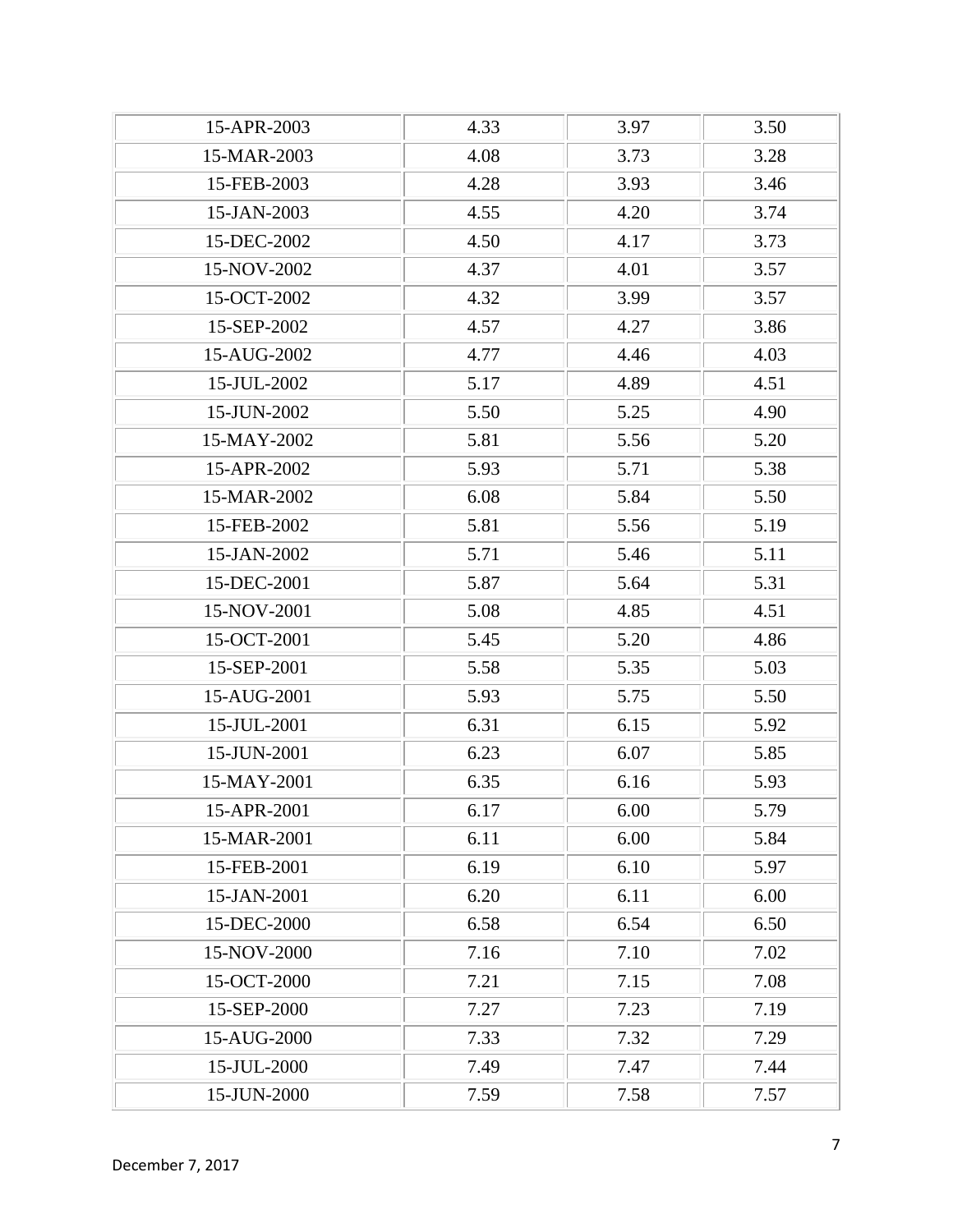| 15-MAY-2000 | 8.05 | 8.02 | 7.98 |
|-------------|------|------|------|
| 15-APR-2000 | 7.53 | 7.50 | 7.46 |
| 15-MAR-2000 | 7.72 | 7.68 | 7.64 |
| 15-FEB-2000 | 7.84 | 7.81 | 7.75 |
| 15-JAN-2000 | 7.69 | 7.62 | 7.54 |
| 15-DEC-1999 | 7.22 | 7.15 | 7.07 |
| 15-NOV-1999 | 7.15 | 7.07 | 6.97 |
| 15-OCT-1999 | 7.25 | 7.17 | 7.07 |
| 15-SEP-1999 | 7.18 | 7.09 | 6.97 |
| 15-AUG-1999 | 7.44 | 7.35 | 7.23 |
| 15-JUL-1999 | 6.89 | 6.80 | 6.70 |
| 15-JUN-1999 | 7.03 | 6.96 | 6.85 |
| 15-MAY-1999 | 6.44 | 6.34 | 6.23 |
| 15-APR-1999 | 6.17 | 6.08 | 5.99 |
| 15-MAR-1999 | 6.29 | 6.21 | 6.13 |
| 15-FEB-1999 | 6.00 | 5.92 | 5.84 |
| 15-JAN-1999 | 5.85 | 5.76 | 5.65 |
| 15-DEC-1998 | 5.74 | 5.64 | 5.54 |
| 15-NOV-1998 | 5.81 | 5.69 | 5.58 |
| 15-OCT-1998 | 5.95 | 5.81 | 5.65 |
| 15-SEP-1998 | 5.88 | 5.79 | 5.70 |
| 15-AUG-1998 | 6.39 | 6.34 | 6.28 |
| 15-JUL-1998 | 6.40 | 6.36 | 6.31 |
| 15-JUN-1998 | 6.41 | 6.38 | 6.34 |
| 15-MAY-1998 | 6.57 | 6.53 | 6.48 |
| 15-APR-1998 | 6.56 | 6.51 | 6.47 |
| 15-MAR-1998 | 6.46 | 6.41 | 6.36 |
| 15-FEB-1998 | 6.33 | 6.28 | 6.21 |
| 15-JAN-1998 | 6.26 | 6.20 | 6.12 |
| 15-DEC-1997 | 6.69 | 6.65 | 6.61 |
| 15-NOV-1997 | 6.78 | 6.73 | 6.68 |
| 15-OCT-1997 | 6.99 | 6.92 | 6.83 |
| 15-SEP-1997 | 7.18 | 7.10 | 7.00 |
| 15-AUG-1997 | 7.20 | 7.11 | 7.01 |
| 15-JUL-1997 | 7.02 | 6.95 | 6.86 |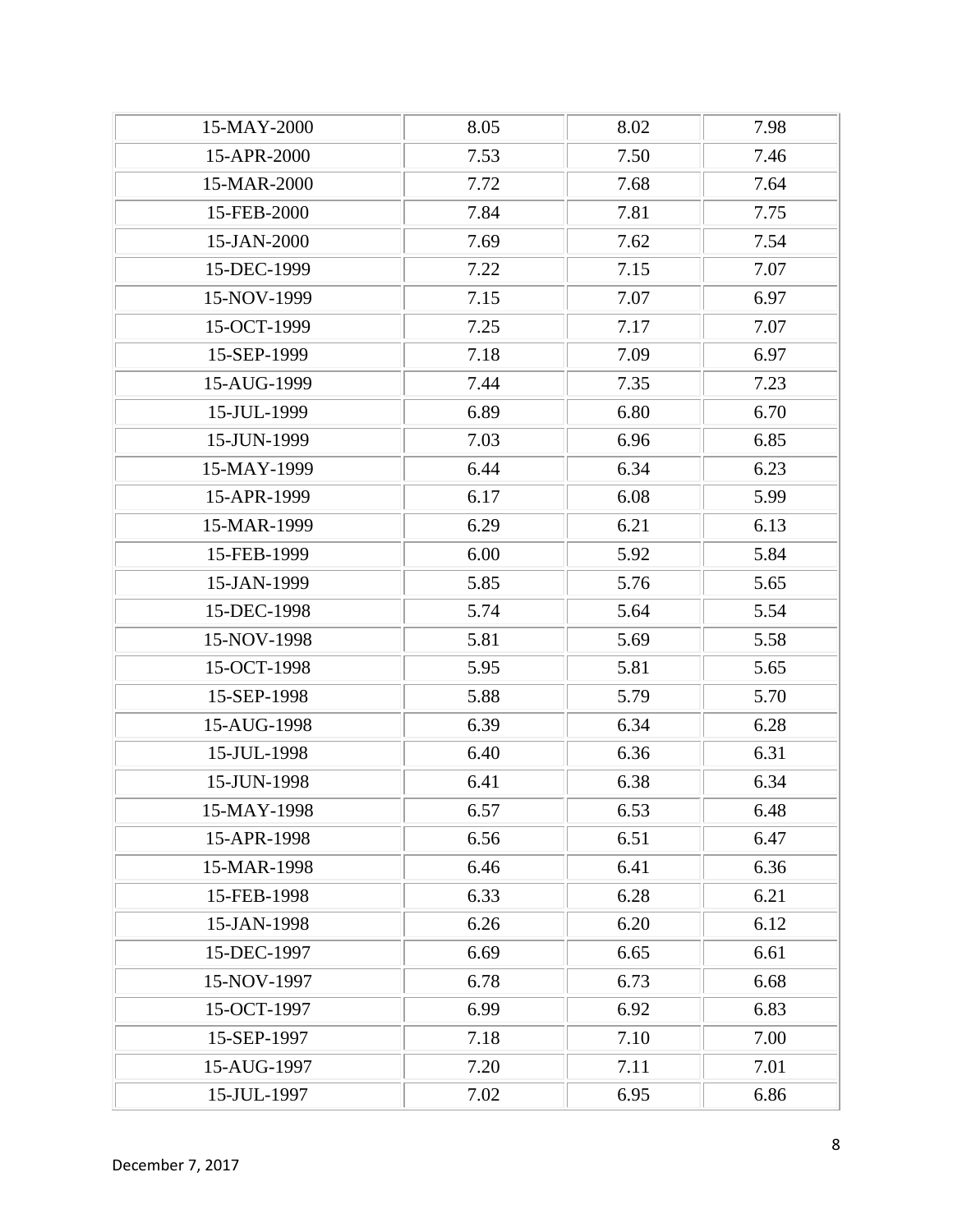| 15-JUN-1997 | 7.23 | 7.15 | 7.06 |
|-------------|------|------|------|
| 15-MAY-1997 | 7.42 | 7.33 | 7.22 |
| 15-APR-1997 | 7.75 | 7.67 | 7.57 |
| 15-MAR-1997 | 7.40 | 7.30 | 7.19 |
| 15-FEB-1997 | 7.07 | 6.96 | 6.83 |
| 15-JAN-1997 | 7.31 | 7.21 | 7.08 |
| 15-DEC-1996 | 7.05 | 6.94 | 6.80 |
| 15-NOV-1996 | 6.90 | 6.79 | 6.67 |
| 15-OCT-1996 | 7.24 | 7.13 | 6.98 |
| 15-SEP-1996 | 7.59 | 7.49 | 7.38 |
| 15-AUG-1996 | 7.23 | 7.13 | 7.00 |
| 15-JUL-1996 | 7.66 | 7.55 | 7.40 |
| 15-JUN-1996 | 7.79 | 7.68 | 7.54 |
| 15-MAY-1996 | 7.51 | 7.38 | 7.22 |
| 15-APR-1996 | 7.55 | 7.43 | 7.26 |
| 15-MAR-1996 | 7.16 | 7.02 | 6.86 |
| 15-FEB-1996 | 6.27 | 6.09 | 5.87 |
| 15-JAN-1996 | 6.55 | 6.41 | 6.24 |
| 15-DEC-1995 | 6.51 | 6.42 | 6.30 |
| 15-NOV-1995 | 6.71 | 6.59 | 6.45 |
| 15-OCT-1995 | 6.85 | 6.75 | 6.64 |
| 15-SEP-1995 | 6.96 | 6.85 | 6.74 |
| 15-AUG-1995 | 7.34 | 7.22 | 7.09 |
| 15-JUL-1995 | 6.85 | 6.72 | 6.58 |
|             |      |      |      |

\*\* The structure type indicates the grace period and final maturity for each Disbursed Amount of the loan, as approved in the loan agreement. Thus, a "3/12" structure means a grace period of 3 years and a final maturity of 12 years for each Disbursed Amount of the loan whose rate has been fixed.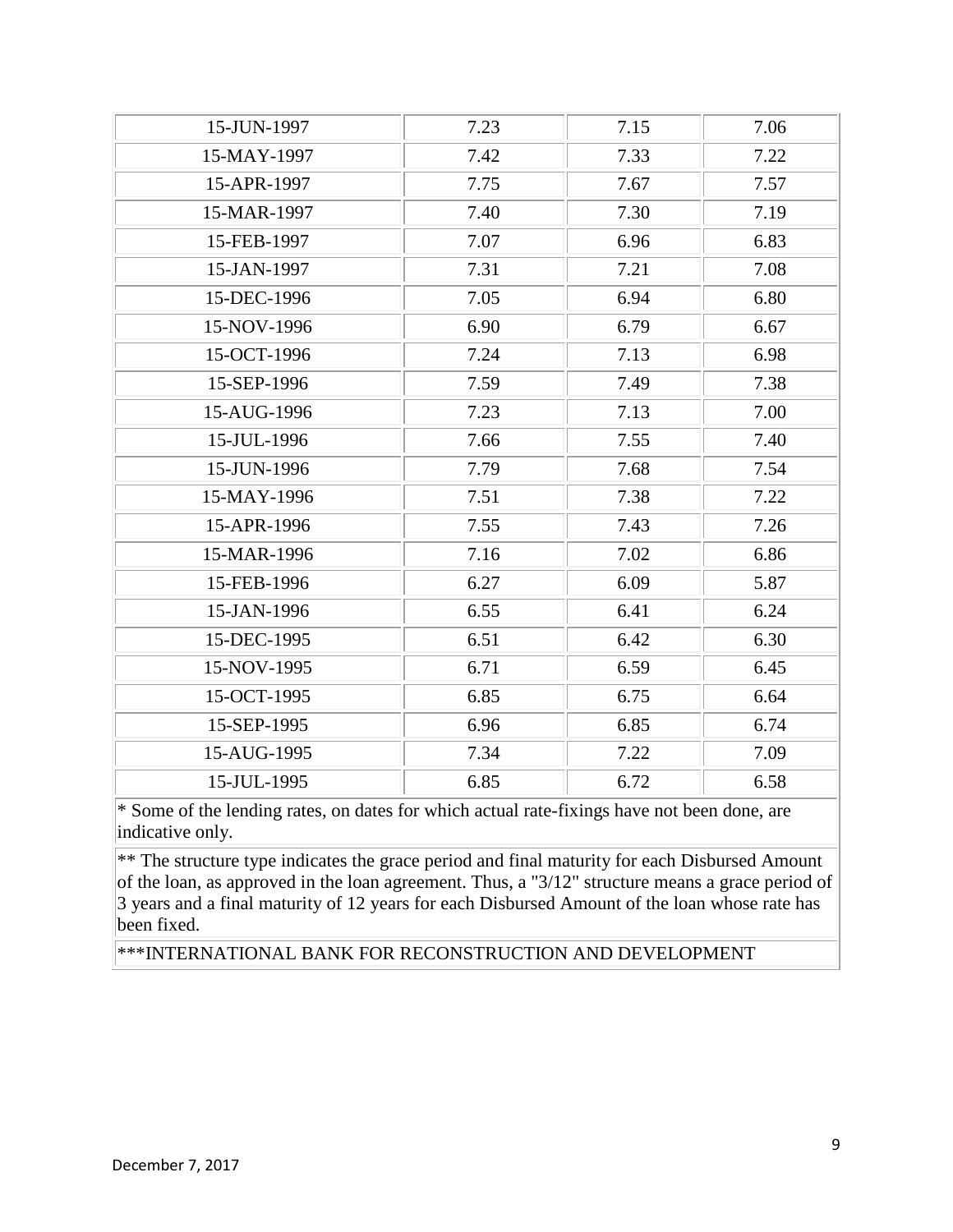#### **FRENCH FRANC (For Loans to Which Invitation to Negotiate Was Extended Before July 31, 1998) Lending Rates for Fixed-Rate\* Single Currency Loans (SCLs)**

|                    |                         | ---Lending Rate--- |         |
|--------------------|-------------------------|--------------------|---------|
| <b>Rate Fixing</b> | <b>Structure Type**</b> |                    |         |
| <b>Date</b>        | $3/12**$                | $3/9**$            | $3/6**$ |
| 15-DEC-1998        | 4.45                    | 4.25               | 4.00    |
| 15-NOV-1998        | 4.77                    | 4.58               | 4.35    |
| 15-OCT-1998        | 4.85                    | 4.65               | 4.40    |
| 15-SEP-1998        | 4.83                    | 4.62               | 4.38    |
| 15-AUG-1998        | 5.16                    | 5.00               | 4.80    |
| 15-JUL-1998        | 5.24                    | 5.09               | 4.91    |
| 15-JUN-1998        | 5.44                    | 5.31               | 5.14    |
| 15-MAY-1998        | 5.60                    | 5.46               | 5.28    |
| 15-APR-1998        | 5.50                    | 5.37               | 5.21    |
| 15-MAR-1998        | 5.47                    | 5.31               | 5.10    |
| 15-FEB-1998        | 5.55                    | 5.38               | 5.15    |
| 15-JAN-1998        | 5.69                    | 5.51               | 5.26    |
| 15-DEC-1997        | 5.89                    | 5.73               | 5.51    |
| 15-NOV-1997        | 6.13                    | 5.95               | 5.71    |
| 15-OCT-1997        | 6.08                    | 5.91               | 5.68    |
| 15-SEP-1997        | 5.97                    | 5.72               | 5.38    |
| 15-AUG-1997        | 5.99                    | 5.74               | 5.39    |
| 15-JUL-1997        | 5.83                    | 5.53               | 5.13    |
| 15-JUN-1997        | 5.97                    | 5.68               | 5.25    |
| 15-MAY-1997        | 5.91                    | 5.62               | 5.19    |
| 15-APR-1997        | 6.14                    | 5.85               | 5.40    |
| 15-MAR-1997        | 6.00                    | 5.72               | 5.32    |
| 15-FEB-1997        | 5.75                    | 5.45               | 5.01    |
| 15-JAN-1997        | 6.02                    | 5.68               | 5.17    |
| 15-DEC-1996        | 6.21                    | 5.89               | 5.40    |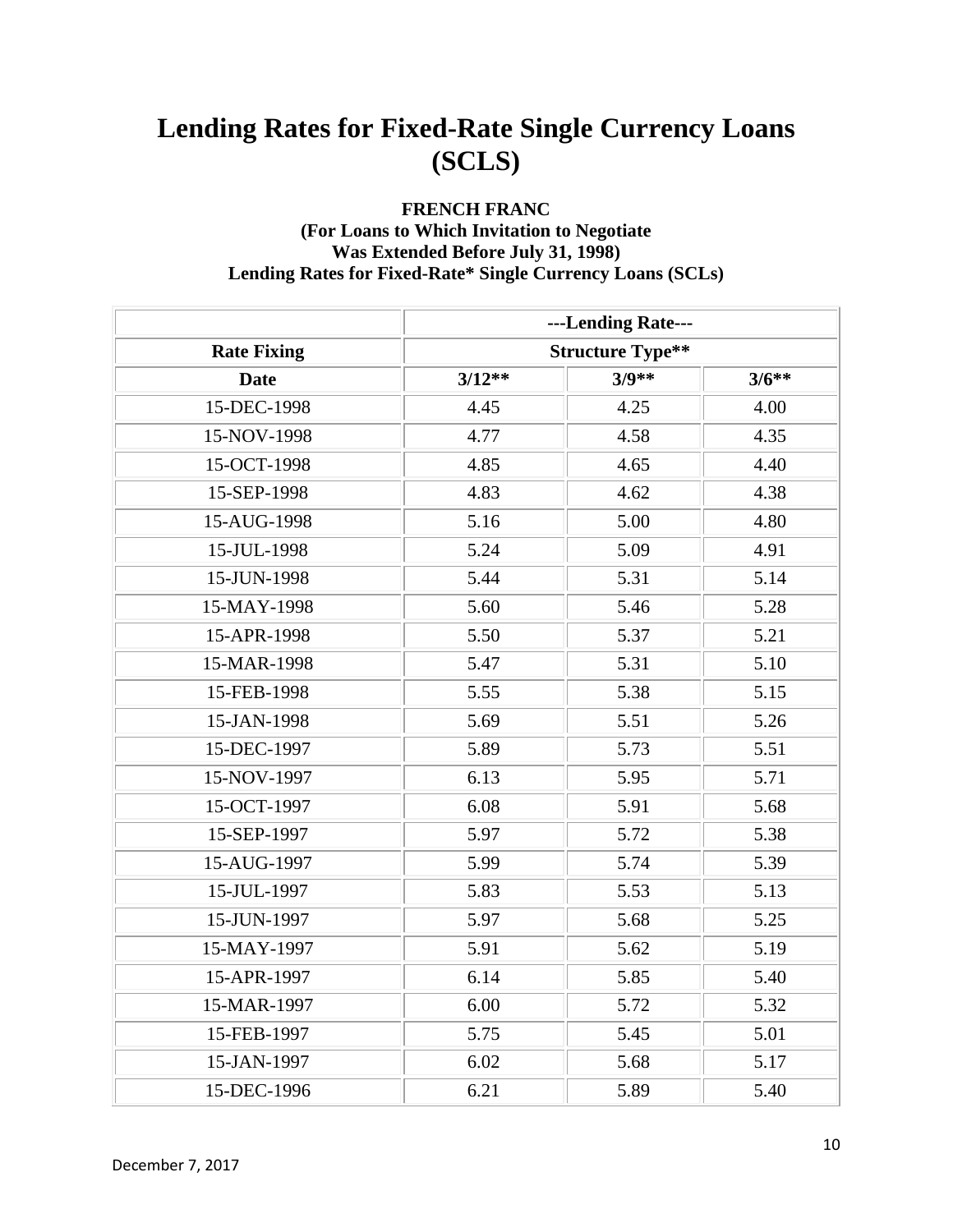| 15-NOV-1996 | 6.19 | 5.90 | 5.45 |
|-------------|------|------|------|
| 15-OCT-1996 | 6.36 | 6.05 | 5.58 |
| 15-SEP-1996 | 6.66 | 6.37 | 5.93 |
| 15-AUG-1996 | 6.76 | 6.50 | 6.12 |
| 15-JUL-1996 | 6.86 | 6.61 | 6.23 |
| 15-JUN-1996 | 7.05 | 6.75 | 6.38 |
| 15-MAY-1996 | 6.92 | 6.61 | 6.21 |
| 15-APR-1996 | 7.06 | 6.78 | 6.40 |
| 15-MAR-1996 | 7.20 | 6.94 | 6.59 |
| 15-FEB-1996 | 7.01 | 6.73 | 6.34 |
| 15-JAN-1996 | 6.97 | 6.75 | 6.40 |
| 15-DEC-1995 | 7.29 | 7.06 | 6.77 |
| 15-NOV-1995 | 7.51 | 7.31 | 7.03 |
| 15-OCT-1995 | 7.96 | 7.76 | 7.48 |
| 15-SEP-1995 | 7.73 | 7.53 | 7.26 |
| 15-AUG-1995 | 7.73 | 7.57 | 7.33 |
| 15-JUL-1995 | 7.87 | 7.71 | 7.48 |

\*\* The structure type indicates the grace period and final maturity for each Disbursed Amount of the loan, as approved in the loan agreement. Thus, a "3/12" structure means a grace period of 3 years and a final maturity of 12 years for each Disbursed Amount of the loan whose rate has been fixed.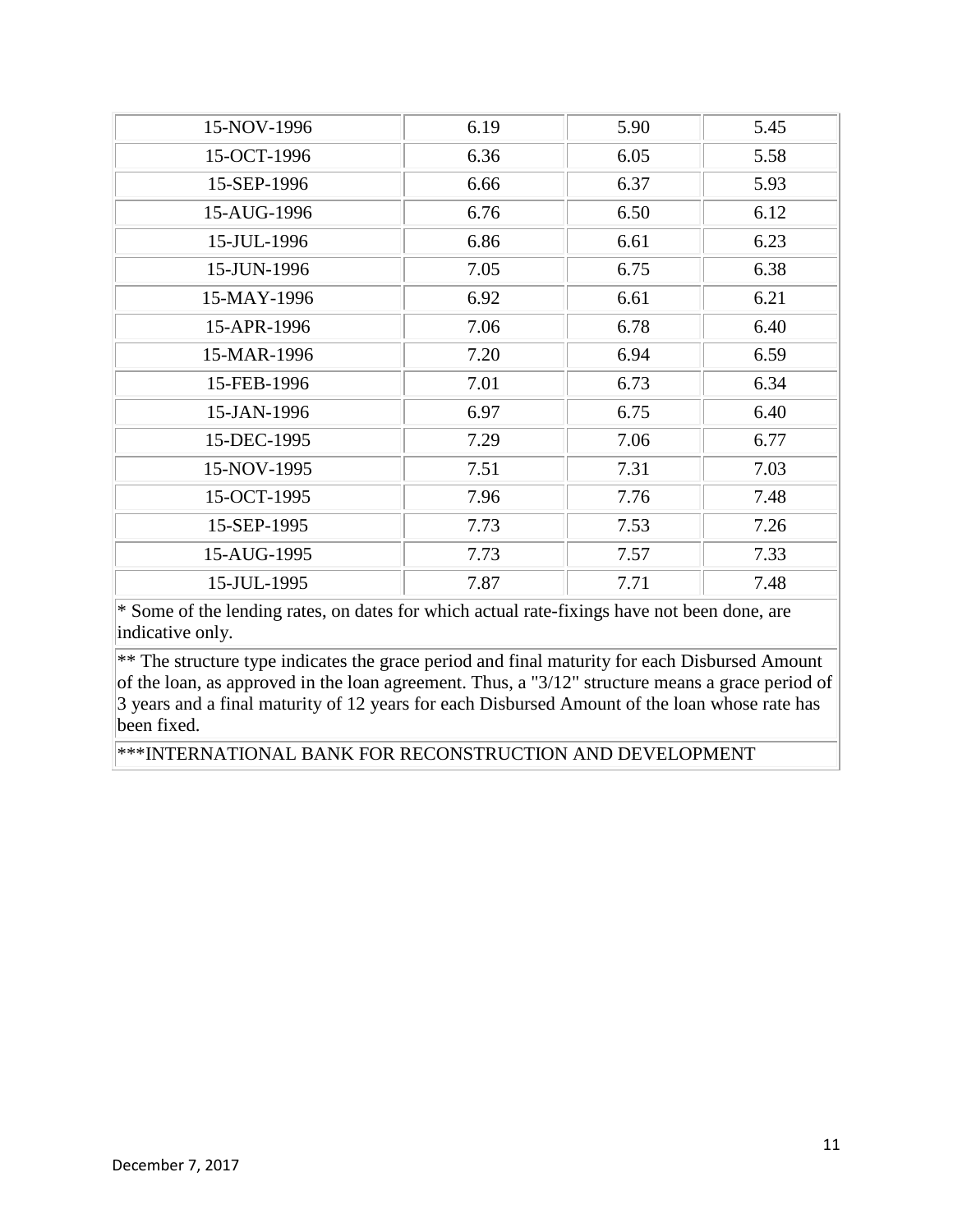#### **DEUTSCHE MARKS (For Loans to Which Invitation to Negotiate Was Extended Before July 31, 1998) Lending Rates for Fixed-Rate\* Single Currency Loans (SCLs)**

|                    |                         | ---Lending Rate--- |         |
|--------------------|-------------------------|--------------------|---------|
| <b>Rate Fixing</b> | <b>Structure Type**</b> |                    |         |
| <b>Date</b>        | $3/12**$                | $3/9**$            | $3/6**$ |
| 15-DEC-1998        | 4.38                    | 4.18               | 3.93    |
| 15-NOV-1998        | 4.72                    | 4.53               | 4.29    |
| 15-OCT-1998        | 4.87                    | 4.66               | 4.41    |
| 15-SEP-1998        | 4.73                    | 4.51               | 4.25    |
| 15-AUG-1998        | 5.08                    | 4.92               | 4.73    |
| 15-JUL-1998        | 5.20                    | 5.05               | 4.86    |
| 15-JUN-1998        | 5.34                    | 5.22               | 5.06    |
| 15-MAY-1998        | 5.51                    | 5.37               | 5.18    |
| 15-APR-1998        | 5.38                    | 5.24               | 5.08    |
| 15-MAR-1998        | 5.37                    | 5.21               | 5.00    |
| 15-FEB-1998        | 5.47                    | 5.29               | 5.06    |
| 15-JAN-1998        | 5.58                    | 5.40               | 5.15    |
| 15-DEC-1997        | 5.97                    | 5.82               | 5.61    |
| 15-NOV-1997        | 6.19                    | 6.02               | 5.78    |
| 15-OCT-1997        | 6.13                    | 5.95               | 5.71    |
| 15-SEP-1997        | 6.09                    | 5.84               | 5.49    |
| 15-AUG-1997        | 6.13                    | 5.86               | 5.48    |
| 15-JUL-1997        | 5.92                    | 5.61               | 5.17    |
| 15-JUN-1997        | 6.12                    | 5.80               | 5.32    |
| 15-MAY-1997        | 6.06                    | 5.76               | 5.30    |
| 15-APR-1997        | 6.26                    | 5.96               | 5.50    |
| 15-MAR-1997        | 6.12                    | 5.83               | 5.41    |
| 15-FEB-1997        | 5.94                    | 5.63               | 5.15    |
| 15-JAN-1997        | 6.22                    | 5.87               | 5.34    |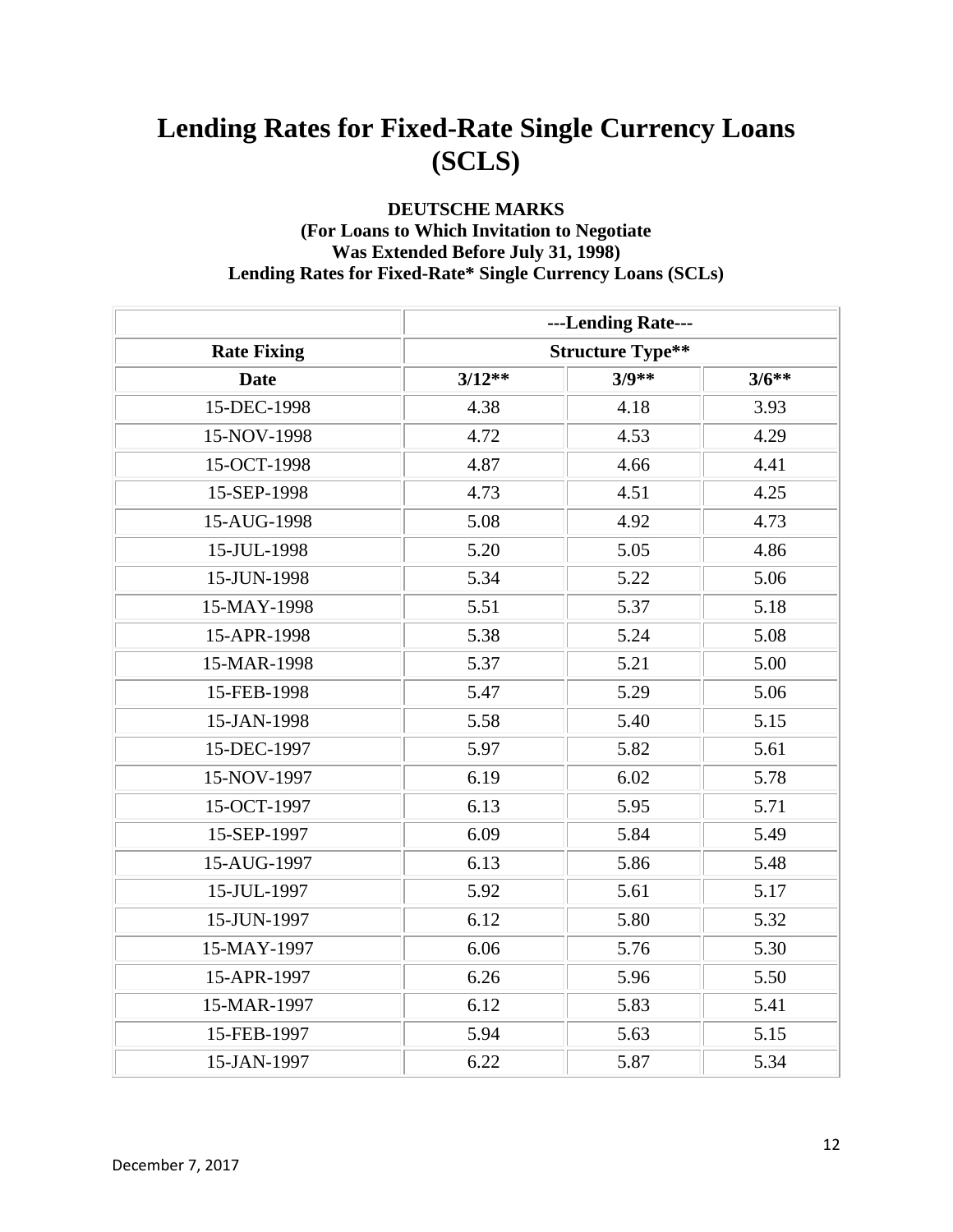\*\* The structure type indicates the grace period and final maturity for each Disbursed Amount of the loan, as approved in the loan agreement. Thus, a "3/12" structure means a grace period of 3 years and a final maturity of 12 years for each Disbursed Amount of the loan whose rate has been fixed.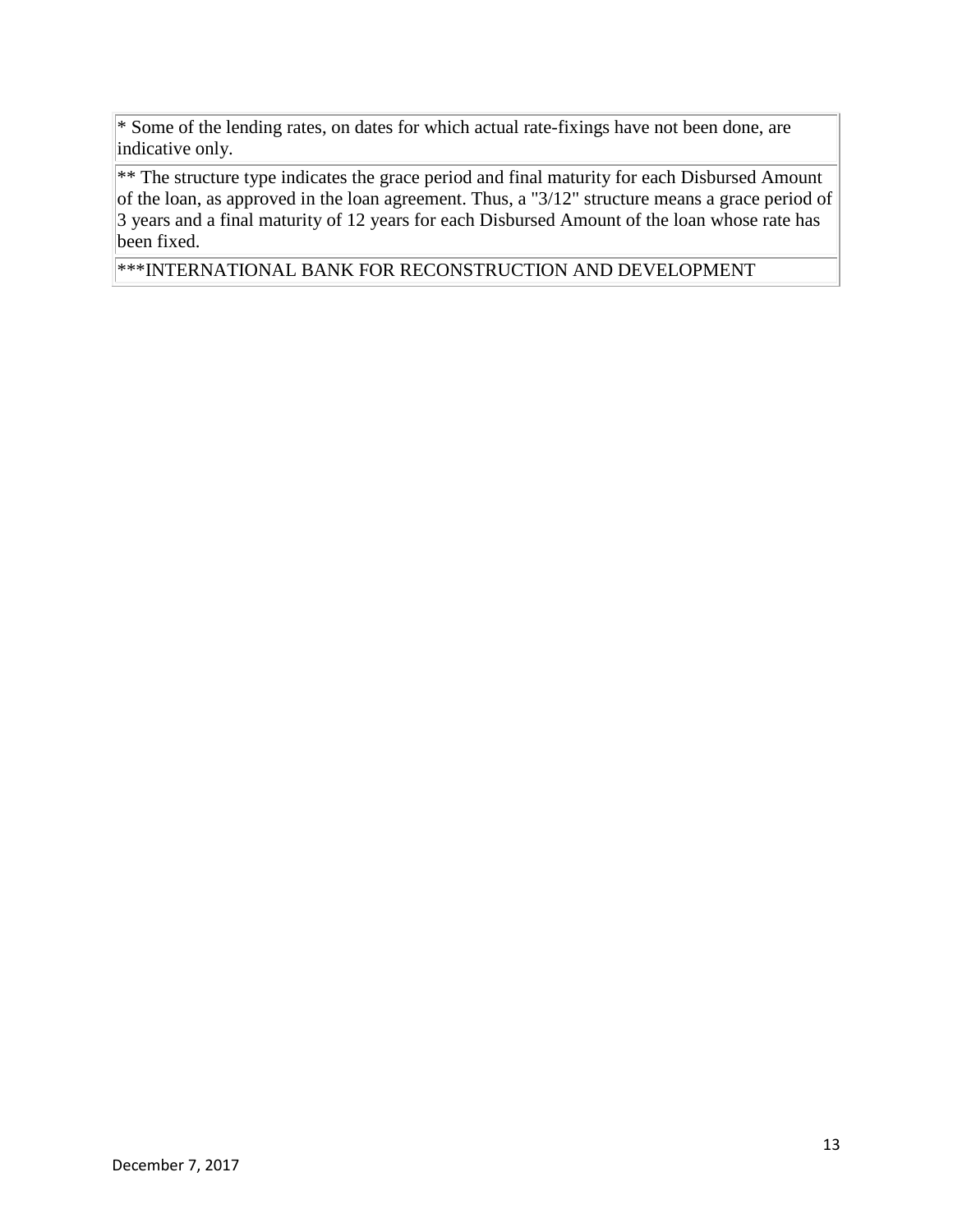#### **EURO**

#### **(For Loans to Which Invitation to Negotiate Was Extended Before July 31, 1998) Lending Rates for Fixed-Rate\* Single Currency Loans (SCLs)**

|                    |                         | ---Lending Rate--- |         |
|--------------------|-------------------------|--------------------|---------|
| <b>Rate Fixing</b> | <b>Structure Type**</b> |                    |         |
| <b>Date</b>        | $3/12**$                | $3/9**$            | $3/6**$ |
| 15-MAR-2011        | 3.53                    | 3.35               | 3.12    |
| 15-FEB-2011        | 3.56                    | 3.35               | 3.07    |
| 15-JAN-2011        | 3.31                    | 3.06               | 2.73    |
| 15-DEC-2010        | 3.32                    | 3.08               | 2.76    |
| 15-NOV-2010        | 2.83                    | 2.61               | 2.34    |
| 15-OCT-2010        | 2.65                    | 2.43               | 2.15    |
| 15-SEP-2010        | 2.73                    | 2.50               | 2.21    |
| 15-AUG-2010        | 2.70                    | 2.45               | 2.13    |
| 15-JUL-2010        | 2.84                    | 2.58               | 2.24    |
| 15-JUN-2010        | 2.93                    | 2.66               | 2.30    |
| 15-MAY-2010        | 3.13                    | 2.82               | 2.40    |
| 15-APR-2010        | 3.28                    | 3.00               | 2.63    |
| 15-MAR-2010        | 3.35                    | 3.07               | 2.69    |
| 15-FEB-2010        | 3.39                    | 3.12               | 2.75    |
| 15-JAN-2010        | 3.46                    | 3.21               | 2.86    |
| 15-DEC-2009        | 3.46                    | 3.21               | 2.87    |
| 15-NOV-2009        | 3.53                    | 3.29               | 2.95    |
| 15-OCT-2009        | 3.42                    | 3.19               | 2.87    |
| 15-SEP-2009        | 3.48                    | 3.23               | 2.89    |
| 15-AUG-2009        | 3.65                    | 3.42               | 3.10    |
| 15-JUL-2009        | 3.54                    | 3.29               | 2.95    |
| 15-JUN-2009        | 3.82                    | 3.59               | 3.27    |
| 15-MAY-2009        | 3.49                    | 3.23               | 2.87    |
| 15-APR-2009        | 3.62                    | 3.38               | 3.06    |
| 15-MAR-2009        | 3.40                    | 3.19               | 2.92    |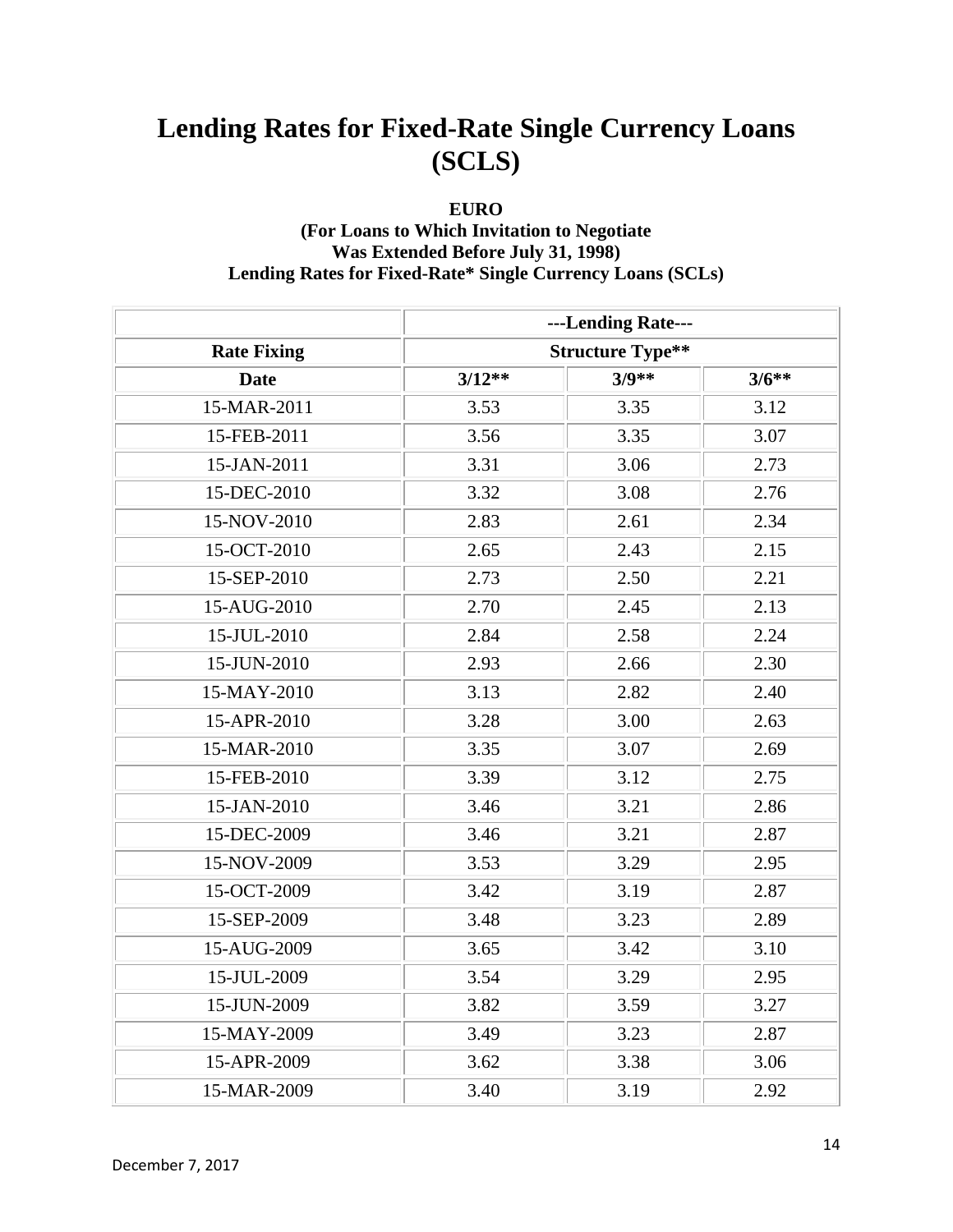| 15-FEB-2009 | 3.53 | 3.31 | 3.04 |
|-------------|------|------|------|
| 15-JAN-2009 | 3.63 | 3.44 | 3.19 |
| 15-DEC-2008 | 3.98 | 3.83 | 3.65 |
| 15-NOV-2008 | 4.24 | 4.08 | 3.90 |
| 15-OCT-2008 | 4.81 | 4.73 | 4.65 |
| 15-SEP-2008 | 4.78 | 4.74 | 4.73 |
| 15-AUG-2008 | 4.85 | 4.80 | 4.79 |
| 15-JUL-2008 | 5.12 | 5.12 | 5.17 |
| 15-JUN-2008 | 5.20 | 5.21 | 5.28 |
| 15-MAY-2008 | 4.61 | 4.54 | 4.50 |
| 15-APR-2008 | 4.60 | 4.50 | 4.42 |
| 15-MAR-2008 | 4.40 | 4.28 | 4.16 |
| 15-FEB-2008 | 4.47 | 4.34 | 4.18 |
| 15-JAN-2008 | 4.70 | 4.61 | 4.53 |
| 15-DEC-2007 | 4.86 | 4.80 | 4.76 |
| 15-NOV-2007 | 4.65 | 4.59 | 4.54 |
| 15-OCT-2007 | 4.85 | 4.80 | 4.76 |
| 15-SEP-2007 | 4.70 | 4.65 | 4.61 |
| 15-AUG-2007 | 4.89 | 4.85 | 4.81 |
| 15-JUL-2007 | 5.07 | 5.04 | 5.01 |
| 15-JUN-2007 | 5.12 | 5.09 | 5.05 |
| 15-MAY-2007 | 4.60 | 4.57 | 4.55 |
| 15-APR-2007 | 4.58 | 4.55 | 4.52 |
| 15-MAR-2007 | 4.35 | 4.31 | 4.29 |
| 15-FEB-2007 | 4.50 | 4.46 | 4.43 |
| 15-JAN-2007 | 4.42 | 4.39 | 4.37 |
| 15-DEC-2006 | 4.13 | 4.11 | 4.10 |
| 15-NOV-2006 | 4.11 | 4.08 | 4.06 |
| 15-OCT-2006 | 4.22 | 4.18 | 4.14 |
| 15-SEP-2006 | 4.19 | 4.14 | 4.09 |
| 15-AUG-2006 | 4.34 | 4.27 | 4.19 |
| 15-JUL-2006 | 4.40 | 4.32 | 4.22 |
| 15-JUN-2006 | 4.20 | 4.10 | 3.98 |
| 15-MAY-2006 | 4.37 | 4.28 | 4.17 |
| 15-APR-2006 | 4.20 | 4.10 | 3.99 |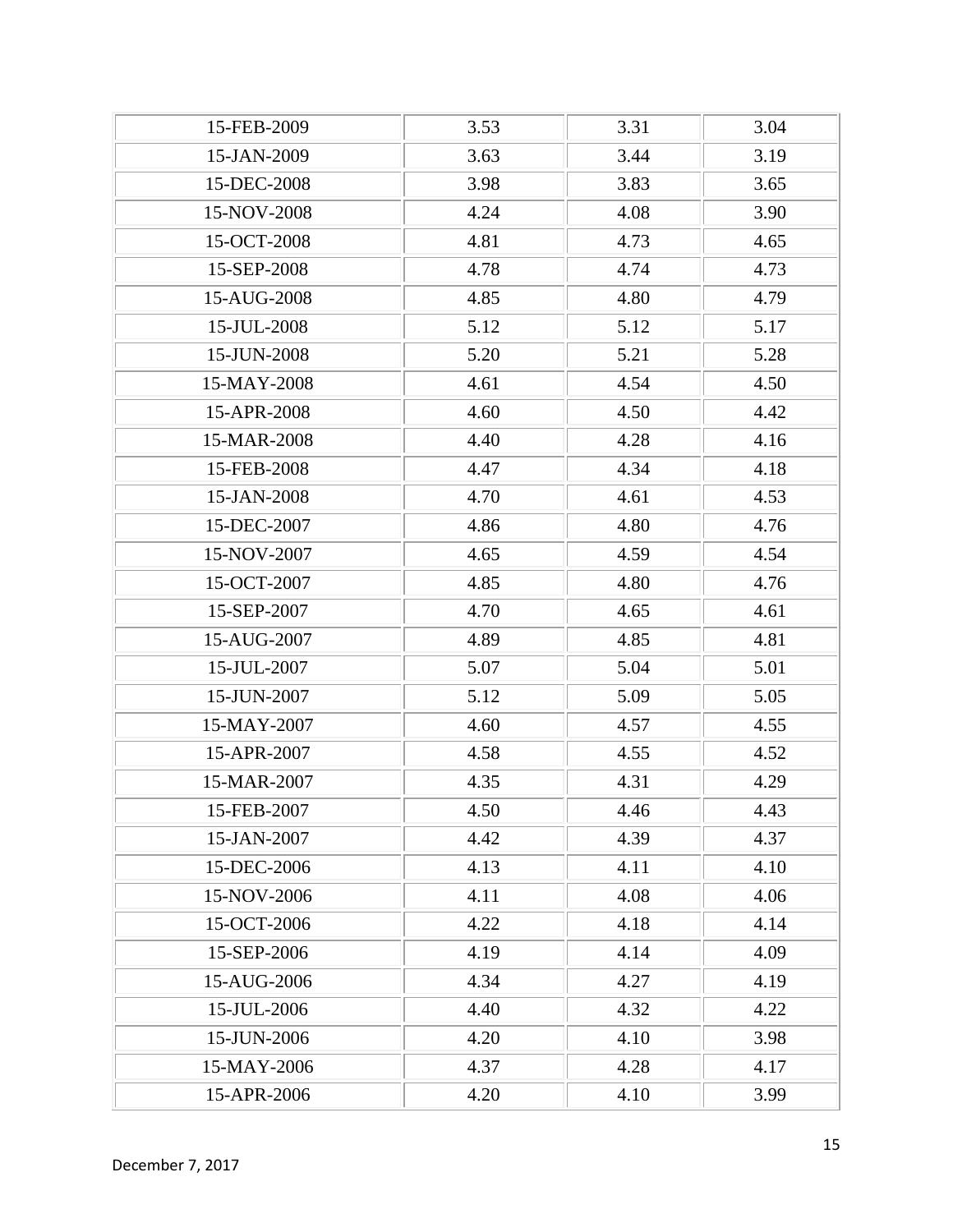| 15-MAR-2006 | 4.02 | 3.94 | 3.85 |
|-------------|------|------|------|
| 15-FEB-2006 | 3.81 | 3.71 | 3.60 |
| 15-JAN-2006 | 3.58 | 3.50 | 3.42 |
| 15-DEC-2005 | 3.67 | 3.56 | 3.45 |
| 15-NOV-2005 | 3.73 | 3.61 | 3.46 |
| 15-OCT-2005 | 3.46 | 3.31 | 3.15 |
| 15-SEP-2005 | 3.31 | 3.14 | 2.94 |
| 15-AUG-2005 | 3.52 | 3.34 | 3.13 |
| 15-JUL-2005 | 3.40 | 3.22 | 3.00 |
| 15-JUN-2005 | 3.31 | 3.13 | 2.90 |
| 15-MAY-2005 | 3.53 | 3.34 | 3.11 |
| 15-APR-2005 | 3.70 | 3.51 | 3.28 |
| 15-MAR-2005 | 3.90 | 3.70 | 3.45 |
| 15-FEB-2005 | 3.62 | 3.45 | 3.24 |
| 15-JAN-2005 | 3.76 | 3.57 | 3.34 |
| 15-DEC-2004 | 3.73 | 3.52 | 3.25 |
| 15-NOV-2004 | 3.98 | 3.75 | 3.46 |
| 15-OCT-2004 | 4.07 | 3.85 | 3.55 |
| 15-SEP-2004 | 4.23 | 4.01 | 3.73 |
| 15-AUG-2004 | 4.21 | 3.99 | 3.69 |
| 15-JUL-2004 | 4.38 | 4.16 | 3.86 |
| 15-JUN-2004 | 4.54 | 4.32 | 4.02 |
| 15-MAY-2004 | 4.49 | 4.26 | 3.93 |
| 15-APR-2004 | 4.24 | 3.98 | 3.63 |
| 15-MAR-2004 | 4.01 | 3.75 | 3.40 |
| 15-FEB-2004 | 4.25 | 4.00 | 3.65 |
| 15-JAN-2004 | 4.26 | 4.02 | 3.69 |
| 15-DEC-2003 | 4.50 | 4.29 | 3.99 |
| 15-NOV-2003 | 4.59 | 4.37 | 4.07 |
| 15-OCT-2003 | 4.39 | 4.16 | 3.85 |
| 15-SEP-2003 | 4.34 | 4.11 | 3.81 |
| 15-AUG-2003 | 4.24 | 4.01 | 3.70 |
| 15-JUL-2003 | 3.99 | 3.71 | 3.34 |
| 15-JUN-2003 | 3.65 | 3.37 | 3.00 |
| 15-MAY-2003 | 4.08 | 3.81 | 3.46 |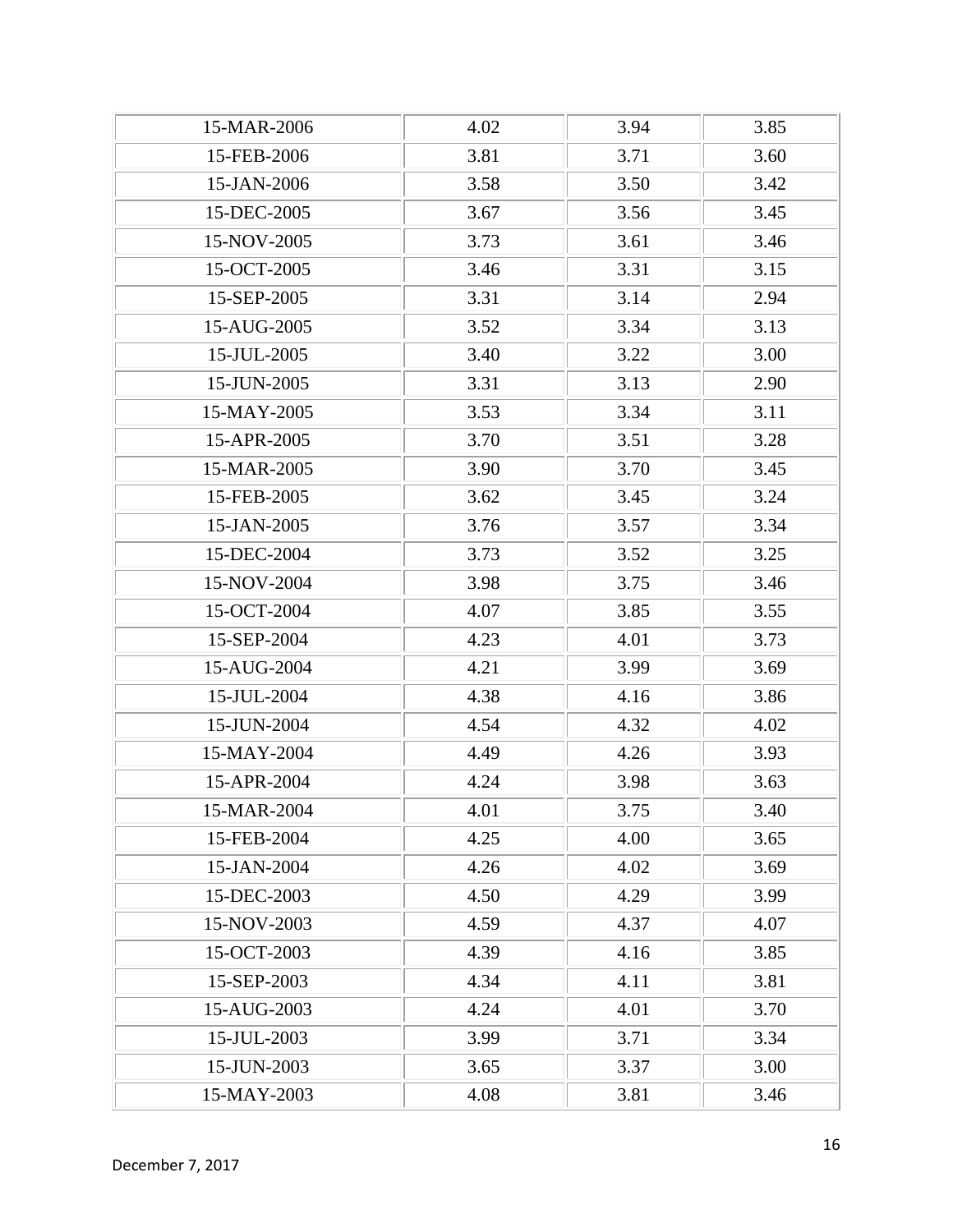| 15-APR-2003 | 4.35 | 4.10 | 3.77 |
|-------------|------|------|------|
| 15-MAR-2003 | 4.08 | 3.82 | 3.49 |
| 15-FEB-2003 | 4.12 | 3.86 | 3.52 |
| 15-JAN-2003 | 4.46 | 4.21 | 3.88 |
| 15-DEC-2002 | 4.56 | 4.34 | 4.05 |
| 15-NOV-2002 | 4.69 | 4.48 | 4.19 |
| 15-OCT-2002 | 4.64 | 4.44 | 4.17 |
| 15-SEP-2002 | 4.84 | 4.67 | 4.42 |
| 15-AUG-2002 | 4.88 | 4.73 | 4.51 |
| 15-JUL-2002 | 5.24 | 5.09 | 4.88 |
| 15-JUN-2002 | 5.42 | 5.29 | 5.10 |
| 15-MAY-2002 | 5.54 | 5.42 | 5.24 |
| 15-APR-2002 | 5.55 | 5.42 | 5.24 |
| 15-MAR-2002 | 5.53 | 5.40 | 5.21 |
| 15-FEB-2002 | 5.34 | 5.20 | 5.00 |
| 15-JAN-2002 | 5.20 | 5.05 | 4.83 |
| 15-DEC-2001 | 5.05 | 4.89 | 4.66 |
| 15-NOV-2001 | 4.76 | 4.55 | 4.26 |
| 15-OCT-2001 | 5.05 | 4.83 | 4.55 |
| 15-SEP-2001 | 5.29 | 5.07 | 4.77 |
| 15-AUG-2001 | 5.32 | 5.14 | 4.91 |
| 15-JUL-2001 | 5.56 | 5.39 | 5.16 |
| 15-JUN-2001 | 5.52 | 5.36 | 5.15 |
| 15-MAY-2001 | 5.45 | 5.28 | 5.08 |
| 15-APR-2001 | 5.43 | 5.29 | 5.10 |
| 15-MAR-2001 | 5.39 | 5.25 | 5.08 |
| 15-FEB-2001 | 5.37 | 5.24 | 5.08 |
| 15-DEC-2000 | 5.73 | 5.60 | 5.45 |
| 15-NOV-2000 | 5.97 | 5.88 | 5.75 |
| 15-OCT-2000 | 6.00 | 5.91 | 5.79 |
| 15-SEP-2000 | 6.09 | 6.02 | 5.93 |
| 15-AUG-2000 | 6.05 | 5.99 | 5.91 |
| 15-JUL-2000 | 6.08 | 6.00 | 5.89 |
| 15-JUN-2000 | 5.98 | 5.90 | 5.80 |
| 15-MAY-2000 | 6.04 | 5.94 | 5.78 |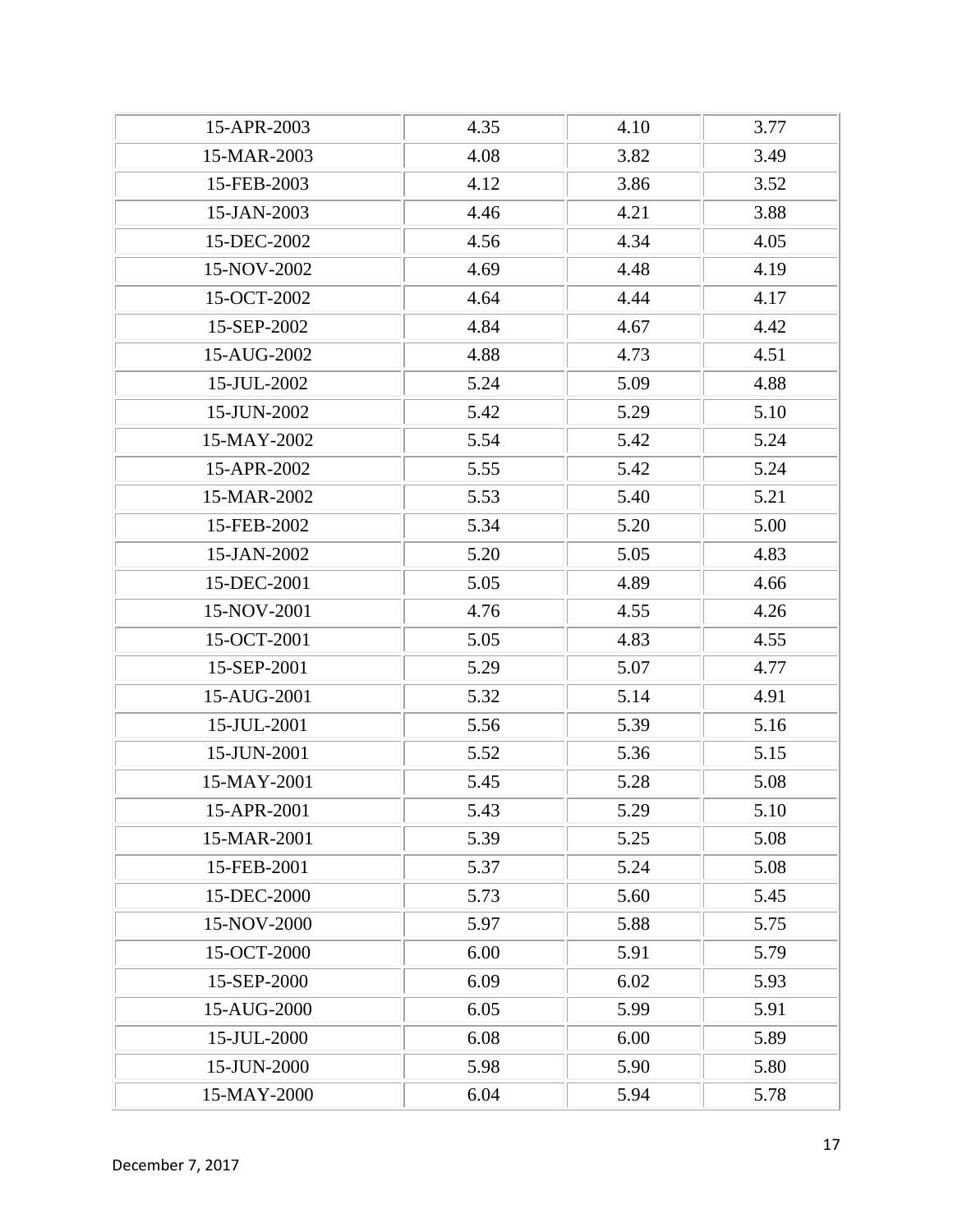| 15-APR-2000 | 5.82 | 5.68 | 5.49 |
|-------------|------|------|------|
| 15-MAR-2000 | 5.90 | 5.76 | 5.54 |
| 15-FEB-2000 | 6.11 | 5.95 | 5.72 |
| 15-JAN-2000 | 6.00 | 5.82 | 5.55 |
| 15-DEC-1999 | 5.57 | 5.40 | 5.15 |
| 15-NOV-1999 | 5.58 | 5.41 | 5.15 |
| 15-OCT-1999 | 5.83 | 5.64 | 5.36 |
| 15-SEP-1999 | 5.70 | 5.47 | 5.14 |
| 15-AUG-1999 | 5.55 | 5.33 | 5.01 |
| 15-JUL-1999 | 5.16 | 4.94 | 4.64 |
| 15-JUN-1999 | 4.84 | 4.59 | 4.26 |
| 15-MAY-1999 | 4.45 | 4.16 | 3.80 |
| 15-APR-1999 | 4.33 | 4.08 | 3.77 |
| 15-MAR-1999 | 4.57 | 4.34 | 4.04 |
| 15-FEB-1999 | 4.33 | 4.13 | 3.89 |
| 15-JAN-1999 | 4.29 | 4.08 | 3.83 |

 $**$  The structure type indicates the grace period and final maturity for each Disbursed Amount of the loan, as approved in the loan agreement. Thus, a "3/12" structure means a grace period of 3 years and a final maturity of 12 years for each Disbursed Amount of the loan whose rate has been fixed.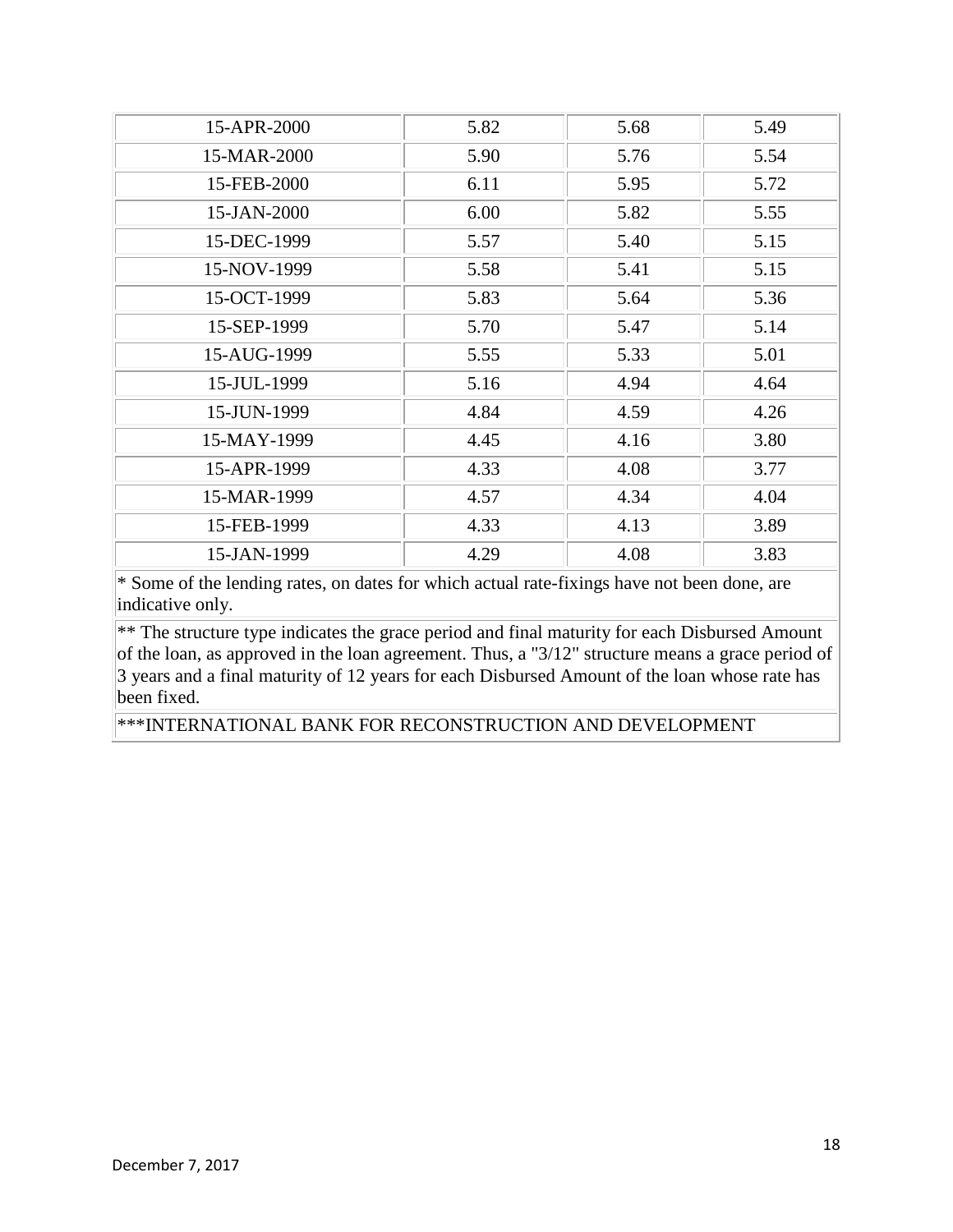#### **UNITED STATES DOLLAR (For Loans to Which Invitation to Negotiate Was Extended on Or After July 31, 1998 Lending Rates for Fixed-Rate\* Single Currency Loans (SCLs)**

|                    |                         | ---Lending Rate--- |         |
|--------------------|-------------------------|--------------------|---------|
| <b>Rate Fixing</b> | <b>Structure Type**</b> |                    |         |
| <b>Date</b>        | $3/12**$                | $3/9**$            | $3/6**$ |
| 15-MAR-2011        | 3.61                    | 3.21               | 2.66    |
| 15-FEB-2011        | 3.87                    | 3.49               | 2.95    |
| 15-JAN-2011        | 3.54                    | 3.14               | 2.59    |
| 15-DEC-2010        | 3.54                    | 3.14               | 2.58    |
| 15-NOV-2010        | 2.99                    | 2.58               | 2.06    |
| 15-OCT-2010        | 2.69                    | 2.31               | 1.84    |
| 15-SEP-2010        | 2.95                    | 2.63               | 2.19    |
| 15-AUG-2010        | 2.90                    | 2.56               | 2.11    |
| 15-JUL-2010        | 3.32                    | 3.00               | 2.54    |
| 15-JUN-2010        | 3.55                    | 3.23               | 2.79    |
| 15-MAY-2010        | 3.77                    | 3.43               | 2.94    |
| 15-APR-2010        | 3.99                    | 3.65               | 3.15    |
| 15-MAR-2010        | 3.95                    | 3.59               | 3.08    |
| 15-FEB-2010        | 3.99                    | 3.64               | 3.14    |
| 15-JAN-2010        | 4.00                    | 3.66               | 3.17    |
| 15-DEC-2009        | 3.88                    | 3.54               | 3.07    |
| 15-NOV-2009        | 3.80                    | 3.48               | 3.03    |
| 15-OCT-2009        | 3.71                    | 3.44               | 3.04    |
| 15-SEP-2009        | 3.68                    | 3.41               | 3.00    |
| 15-AUG-2009        | 4.13                    | 3.85               | 3.43    |
| 15-JUL-2009        | 3.73                    | 3.48               | 3.08    |
| 15-JUN-2009        | 4.55                    | 4.28               | 3.86    |
| 15-MAY-2009        | 3.46                    | 3.21               | 2.85    |
| 15-APR-2009        | 3.42                    | 3.21               | 2.92    |
| 15-MAR-2009        | 3.58                    | 3.39               | 3.12    |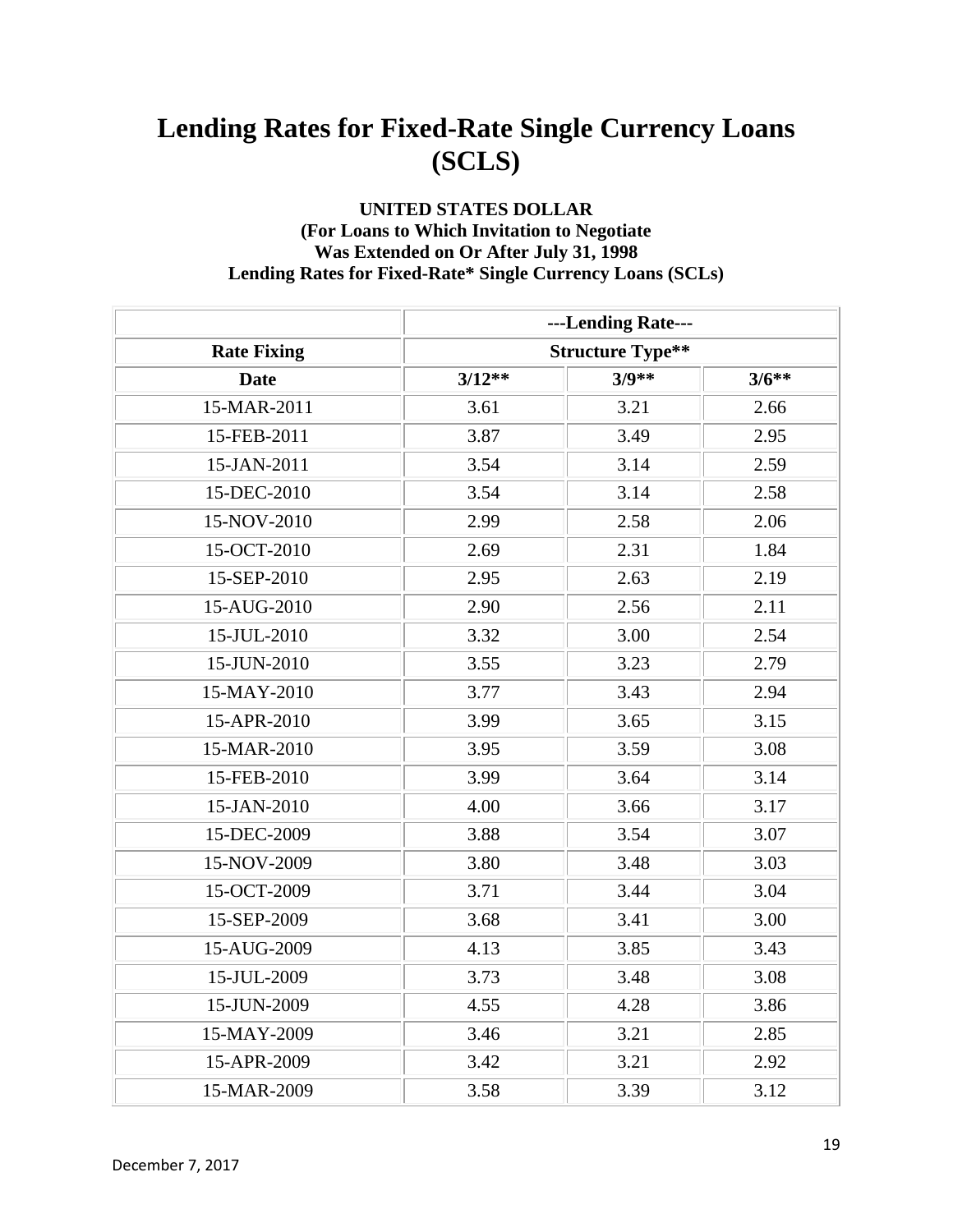| 15-FEB-2009 | 3.31 | 3.12 | 2.85 |
|-------------|------|------|------|
| 15-JAN-2009 | 2.83 | 2.67 | 2.47 |
| 15-DEC-2008 | 3.24 | 3.12 | 2.93 |
| 15-NOV-2008 | 4.37 | 4.18 | 3.86 |
| 15-OCT-2008 | 4.80 | 4.66 | 4.43 |
| 15-SEP-2008 | 4.57 | 4.42 | 4.21 |
| 15-AUG-2008 | 4.96 | 4.80 | 4.58 |
| 15-JUL-2008 | 4.87 | 4.71 | 4.50 |
| 15-JUN-2008 | 5.25 | 5.13 | 4.97 |
| 15-MAY-2008 | 4.79 | 4.61 | 4.37 |
| 15-APR-2008 | 4.38 | 4.15 | 3.84 |
| 15-MAR-2008 | 4.42 | 4.14 | 3.78 |
| 15-FEB-2008 | 4.61 | 4.33 | 3.97 |
| 15-JAN-2008 | 4.77 | 4.56 | 4.30 |
| 15-DEC-2007 | 5.16 | 5.00 | 4.82 |
| 15-NOV-2007 | 5.36 | 5.22 | 5.06 |
| 15-OCT-2007 | 5.72 | 5.63 | 5.52 |
| 15-SEP-2007 | 5.55 | 5.45 | 5.35 |
| 15-AUG-2007 | 5.93 | 5.85 | 5.75 |
| 15-JUL-2007 | 6.20 | 6.13 | 6.05 |
| 15-JUN-2007 | 6.28 | 6.23 | 6.16 |
| 15-MAY-2007 | 5.62 | 5.56 | 5.51 |
| 15-APR-2007 | 5.71 | 5.65 | 5.59 |
| 15-MAR-2007 | 5.53 | 5.48 | 5.43 |
| 15-FEB-2007 | 5.80 | 5.76 | 5.73 |
| 15-JAN-2007 | 5.67 | 5.64 | 5.62 |
| 15-DEC-2006 | 5.49 | 5.45 | 5.43 |
| 15-NOV-2006 | 5.61 | 5.58 | 5.55 |
| 15-OCT-2006 | 5.78 | 5.74 | 5.71 |
| 15-SEP-2006 | 5.75 | 5.72 | 5.68 |
| 15-AUG-2006 | 5.98 | 5.94 | 5.90 |
| 15-JUL-2006 | 6.17 | 6.14 | 6.11 |
| 15-JUN-2006 | 5.99 | 5.96 | 5.94 |
| 15-MAY-2006 | 6.11 | 6.06 | 6.01 |
| 15-APR-2006 | 5.94 | 5.91 | 5.86 |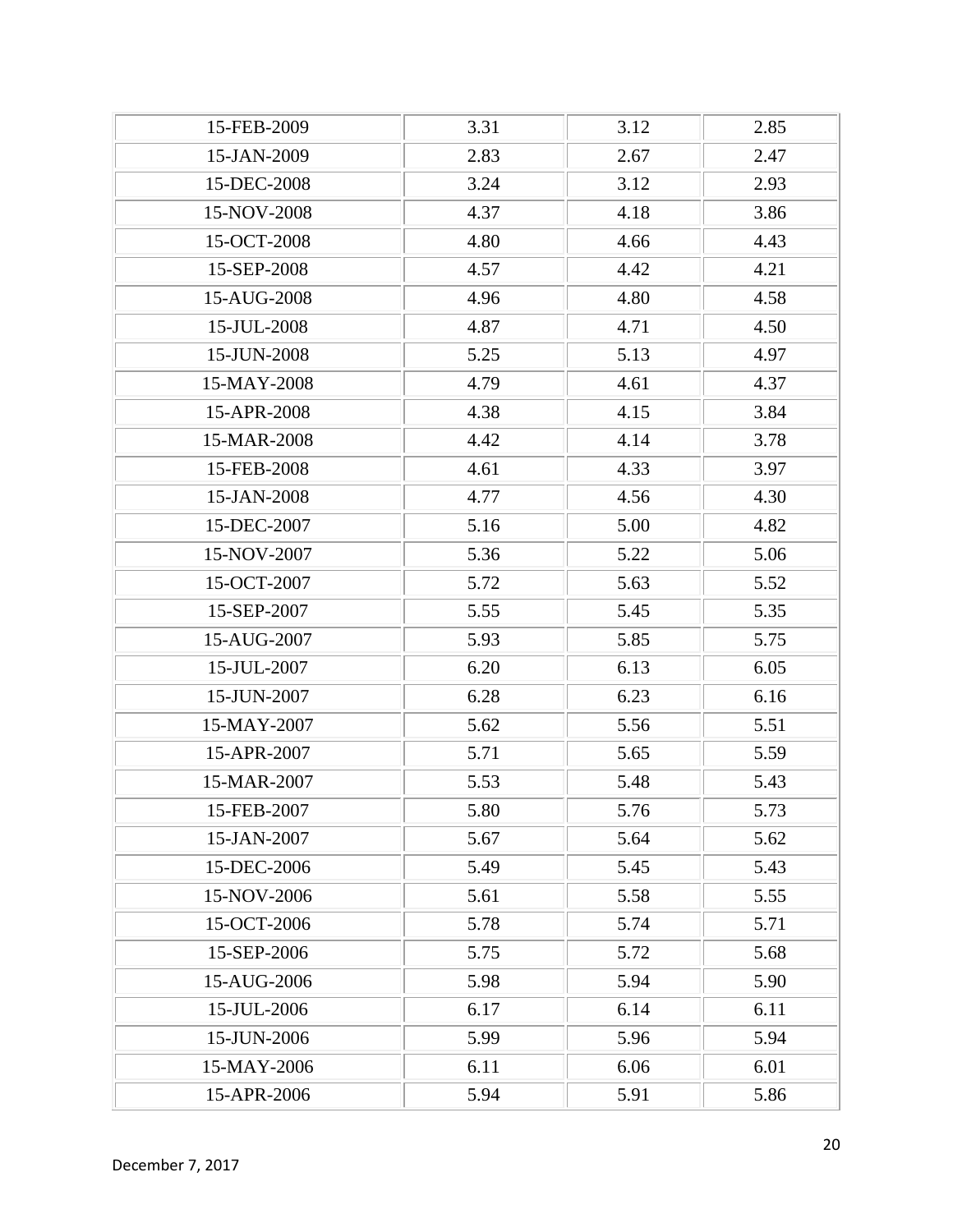| 15-MAR-2006 | 5.79 | 5.77 | 5.75 |
|-------------|------|------|------|
| 15-FEB-2006 | 5.61 | 5.60 | 5.58 |
| 15-JAN-2006 | 5.40 | 5.37 | 5.34 |
| 15-DEC-2005 | 5.54 | 5.50 | 5.45 |
| 15-NOV-2005 | 5.60 | 5.55 | 5.50 |
| 15-OCT-2005 | 5.41 | 5.35 | 5.29 |
| 15-SEP-2005 | 4.98 | 4.90 | 4.83 |
| 15-AUG-2005 | 5.27 | 5.21 | 5.15 |
| 15-JUL-2005 | 5.02 | 4.94 | 4.86 |
| 15-JUN-2005 | 4.94 | 4.86 | 4.77 |
| 15-MAY-2005 | 5.09 | 4.99 | 4.87 |
| 15-APR-2005 | 5.23 | 5.12 | 4.98 |
| 15-MAR-2005 | 5.35 | 5.23 | 5.08 |
| 15-FEB-2005 | 4.84 | 4.69 | 4.52 |
| 15-JAN-2005 | 4.95 | 4.77 | 4.55 |
| 15-DEC-2004 | 4.87 | 4.65 | 4.39 |
| 15-NOV-2004 | 5.00 | 4.76 | 4.47 |
| 15-OCT-2004 | 4.83 | 4.57 | 4.24 |
| 15-SEP-2004 | 4.88 | 4.61 | 4.28 |
| 15-AUG-2004 | 5.04 | 4.77 | 4.43 |
| 15-JUL-2004 | 5.25 | 4.97 | 4.60 |
| 15-JUN-2004 | 5.55 | 5.30 | 4.93 |
| 15-MAY-2004 | 5.60 | 5.32 | 4.92 |
| 15-APR-2004 | 4.92 | 4.60 | 4.16 |
| 15-MAR-2004 | 4.27 | 3.94 | 3.49 |
| 15-FEB-2004 | 4.62 | 4.30 | 3.86 |
| 15-JAN-2004 | 4.62 | 4.29 | 3.82 |
| 15-DEC-2003 | 4.91 | 4.59 | 4.14 |
| 15-NOV-2003 | 4.94 | 4.62 | 4.17 |
| 15-OCT-2003 | 4.82 | 4.47 | 3.95 |
| 15-SEP-2003 | 4.92 | 4.58 | 4.07 |
| 15-AUG-2003 | 5.17 | 4.80 | 4.26 |
| 15-JUL-2003 | 4.22 | 3.83 | 3.32 |
| 15-JUN-2003 | 3.68 | 3.33 | 2.86 |
| 15-MAY-2003 | 4.17 | 3.81 | 3.34 |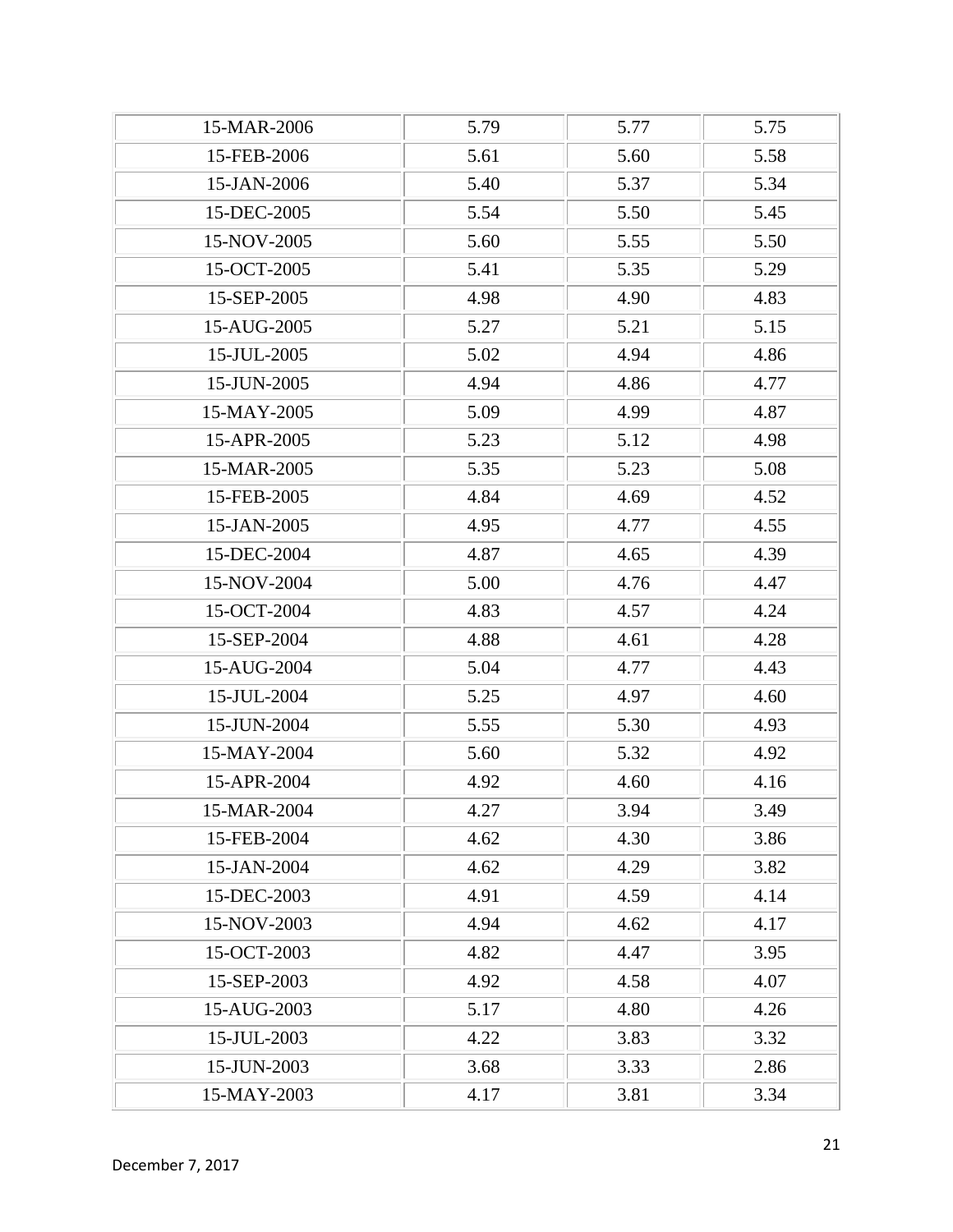| 15-APR-2003 | 4.58 | 4.22 | 3.75 |
|-------------|------|------|------|
| 15-MAR-2003 | 4.33 | 3.98 | 3.53 |
| 15-FEB-2003 | 4.53 | 4.18 | 3.71 |
| 15-JAN-2003 | 4.80 | 4.45 | 3.99 |
| 15-DEC-2002 | 4.75 | 4.42 | 3.98 |
| 15-NOV-2002 | 4.62 | 4.26 | 3.82 |
| 15-OCT-2002 | 4.57 | 4.24 | 3.82 |
| 15-SEP-2002 | 4.82 | 4.52 | 4.11 |
| 15-AUG-2002 | 5.02 | 4.71 | 4.28 |
| 15-JUL-2002 | 5.42 | 5.14 | 4.76 |
| 15-JUN-2002 | 5.75 | 5.50 | 5.15 |
| 15-MAY-2002 | 6.06 | 5.81 | 5.45 |
| 15-APR-2002 | 6.18 | 5.96 | 5.63 |
| 15-MAR-2002 | 6.33 | 6.09 | 5.75 |
| 15-FEB-2002 | 6.06 | 5.81 | 5.44 |
| 15-JAN-2002 | 5.96 | 5.71 | 5.36 |
| 15-DEC-2001 | 6.12 | 5.89 | 5.56 |
| 15-NOV-2001 | 5.33 | 5.10 | 4.76 |
| 15-OCT-2001 | 5.70 | 5.45 | 5.11 |
| 15-SEP-2001 | 5.83 | 5.60 | 5.28 |
| 15-AUG-2001 | 6.18 | 6.00 | 5.75 |
| 15-JUL-2001 | 6.56 | 6.40 | 6.17 |
| 15-JUN-2001 | 6.48 | 6.32 | 6.10 |
| 15-MAY-2001 | 6.60 | 6.41 | 6.18 |
| 15-APR-2001 | 6.42 | 6.25 | 6.04 |
| 15-MAR-2001 | 6.36 | 6.25 | 6.09 |
| 15-FEB-2001 | 6.44 | 6.35 | 6.22 |
| 15-JAN-2001 | 6.45 | 6.36 | 6.25 |
| 15-DEC-2000 | 6.83 | 6.79 | 6.75 |
| 15-NOV-2000 | 7.41 | 7.35 | 7.27 |
| 15-OCT-2000 | 7.46 | 7.40 | 7.33 |
| 15-SEP-2000 | 7.52 | 7.48 | 7.44 |
| 15-AUG-2000 | 7.58 | 7.57 | 7.54 |
| 15-JUL-2000 | 7.74 | 7.72 | 7.69 |
| 15-JUN-2000 | 7.84 | 7.83 | 7.82 |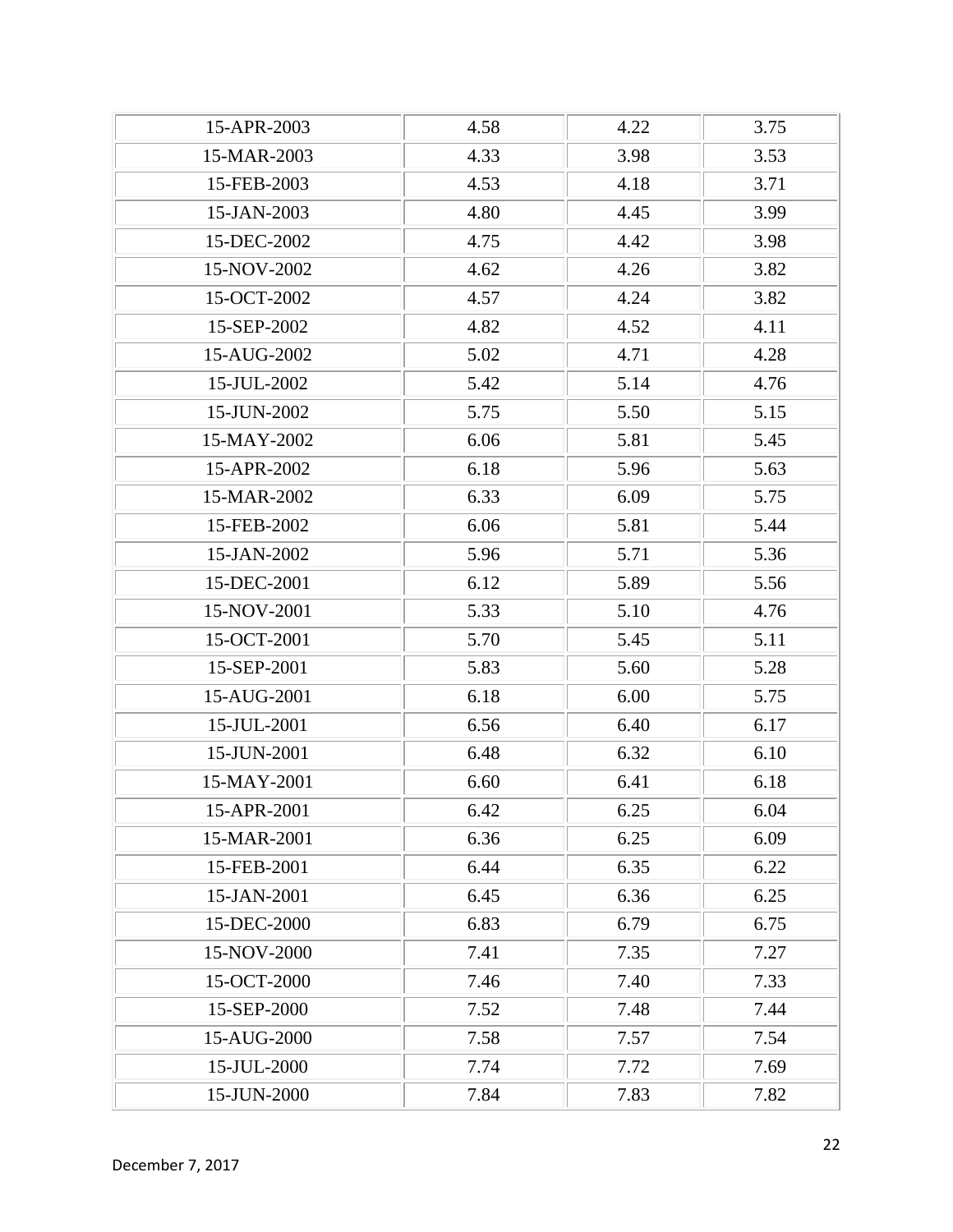| 8.30 | 8.27 | 8.23 |
|------|------|------|
| 7.78 | 7.75 | 7.71 |
| 7.97 | 7.93 | 7.89 |
| 8.09 | 8.06 | 8.00 |
| 7.94 | 7.87 | 7.79 |
| 7.47 | 7.40 | 7.32 |
| 7.40 | 7.32 | 7.22 |
| 7.50 | 7.42 | 7.32 |
| 7.43 | 7.34 | 7.22 |
| 7.69 | 7.60 | 7.48 |
| 7.14 | 7.05 | 6.95 |
| 7.28 | 7.21 | 7.10 |
| 6.69 | 6.59 | 6.48 |
| 6.42 | 6.33 | 6.24 |
| 6.54 | 6.46 | 6.38 |
| 6.25 | 6.17 | 6.09 |
| 6.10 | 6.01 | 5.90 |
| 5.99 | 5.89 | 5.79 |
| 6.06 | 5.94 | 5.83 |
| 6.20 | 6.06 | 5.90 |
| 6.13 | 6.04 | 5.95 |
| 6.64 | 6.59 | 6.53 |
| 6.65 | 6.61 | 6.56 |
|      |      |      |

\*\* The structure type indicates the grace period and final maturity for each Disbursed Amount of the loan, as approved in the loan agreement. Thus, a "3/12" structure means a grace period of 3 years and a final maturity of 12 years for each Disbursed Amount of the loan whose rate has been fixed.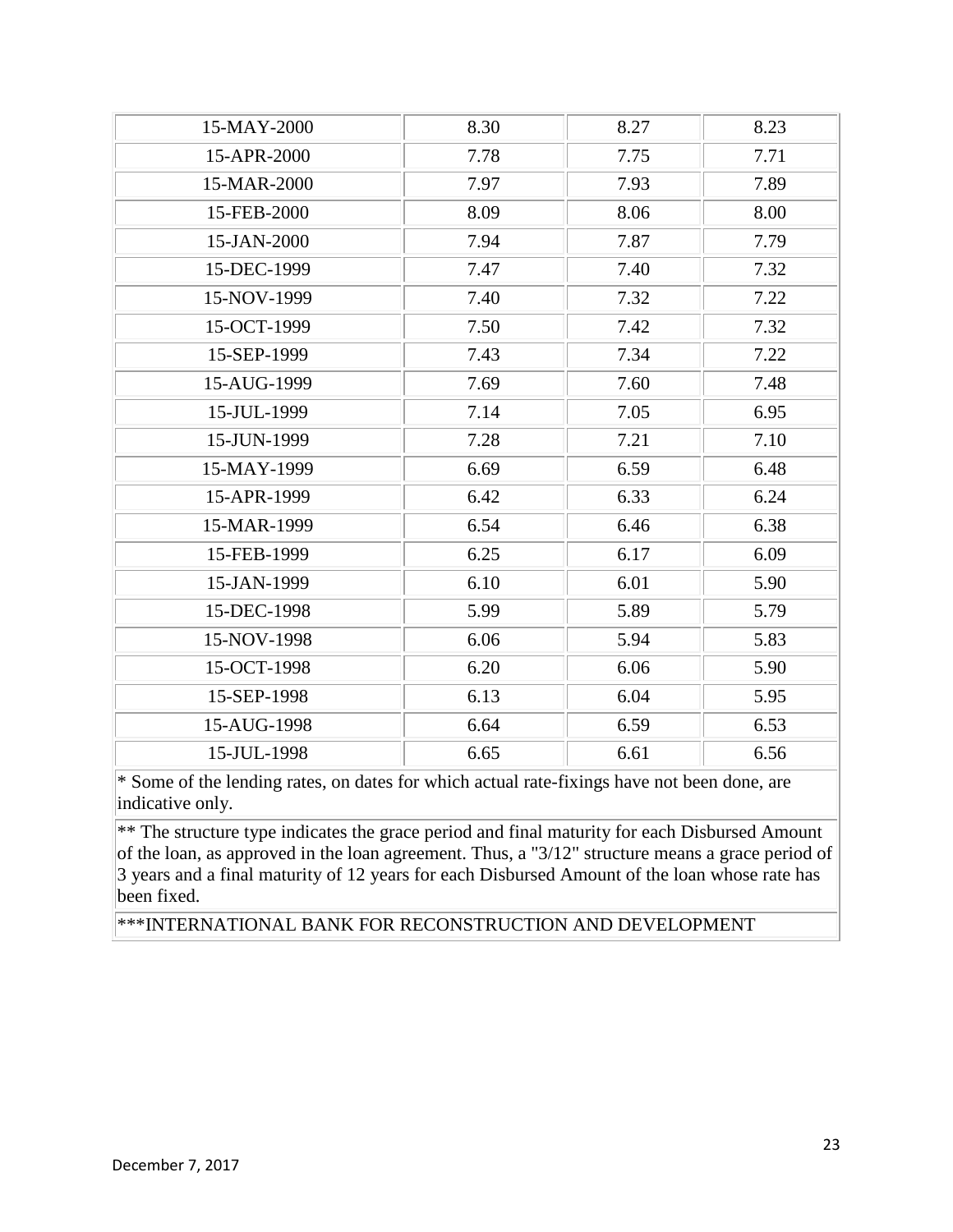#### **FRENCH FRANC**

#### **(For Loans to Which Invitation to Negotiate Was Extended on Or After July 31, 1998 Lending Rates for Fixed-Rate\* Single Currency Loans (SCLs)**

|                    | ---Lending Rate---      |         |         |
|--------------------|-------------------------|---------|---------|
| <b>Rate Fixing</b> | <b>Structure Type**</b> |         |         |
| <b>Date</b>        | $3/12**$                | $3/9**$ | $3/6**$ |
| 15-DEC-1998        | 4.70                    | 4.50    | 4.25    |
| 15-NOV-1998        | 5.02                    | 4.83    | 4.60    |
| 15-OCT-1998        | 5.10                    | 4.90    | 4.65    |
| 15-SEP-1998        | 5.08                    | 4.87    | 4.63    |
| 15-AUG-1998        | 5.41                    | 5.25    | 5.05    |
| 15-JUL-1998        | 5.49                    | 5.34    | 5.16    |

\* Some of the lending rates, on dates for which actual rate-fixings have not been done, are indicative only.

\*\* The structure type indicates the grace period and final maturity for each Disbursed Amount of the loan, as approved in the loan agreement. Thus, a "3/12" structure means a grace period of 3 years and a final maturity of 12 years for each Disbursed Amount of the loan whose rate has been fixed.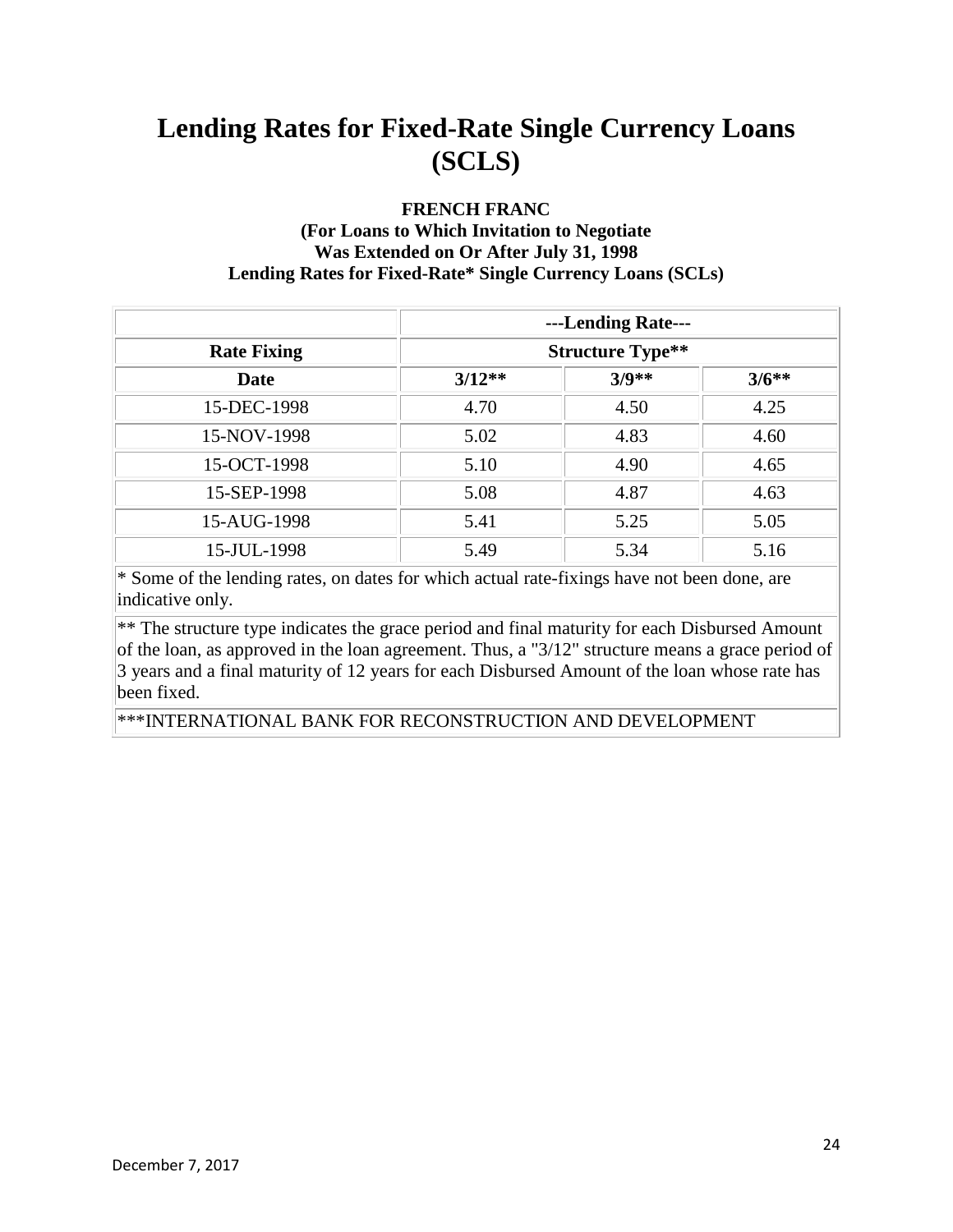#### **DEUTSCHE MARKS**

#### **(For Loans to Which Invitation to Negotiate Was Extended on Or After July 31, 1998 Lending Rates for Fixed-Rate\* Single Currency Loans (SCLs)**

|                    | ---Lending Rate---      |         |         |
|--------------------|-------------------------|---------|---------|
| <b>Rate Fixing</b> | <b>Structure Type**</b> |         |         |
| <b>Date</b>        | $3/12**$                | $3/9**$ | $3/6**$ |
| 15-DEC-1998        | 4.63                    | 4.43    | 4.18    |
| 15-NOV-1998        | 4.97                    | 4.78    | 4.54    |
| 15-OCT-1998        | 5.12                    | 4.91    | 4.66    |
| 15-SEP-1998        | 4.98                    | 4.76    | 4.50    |
| 15-AUG-1998        | 5.33                    | 5.17    | 4.98    |
| 15-JUL-1998        | 5.45                    | 5.30    | 5.11    |

\* Some of the lending rates, on dates for which actual rate-fixings have not been done, are indicative only.

\*\* The structure type indicates the grace period and final maturity for each Disbursed Amount of the loan, as approved in the loan agreement. Thus, a "3/12" structure means a grace period of 3 years and a final maturity of 12 years for each Disbursed Amount of the loan whose rate has been fixed.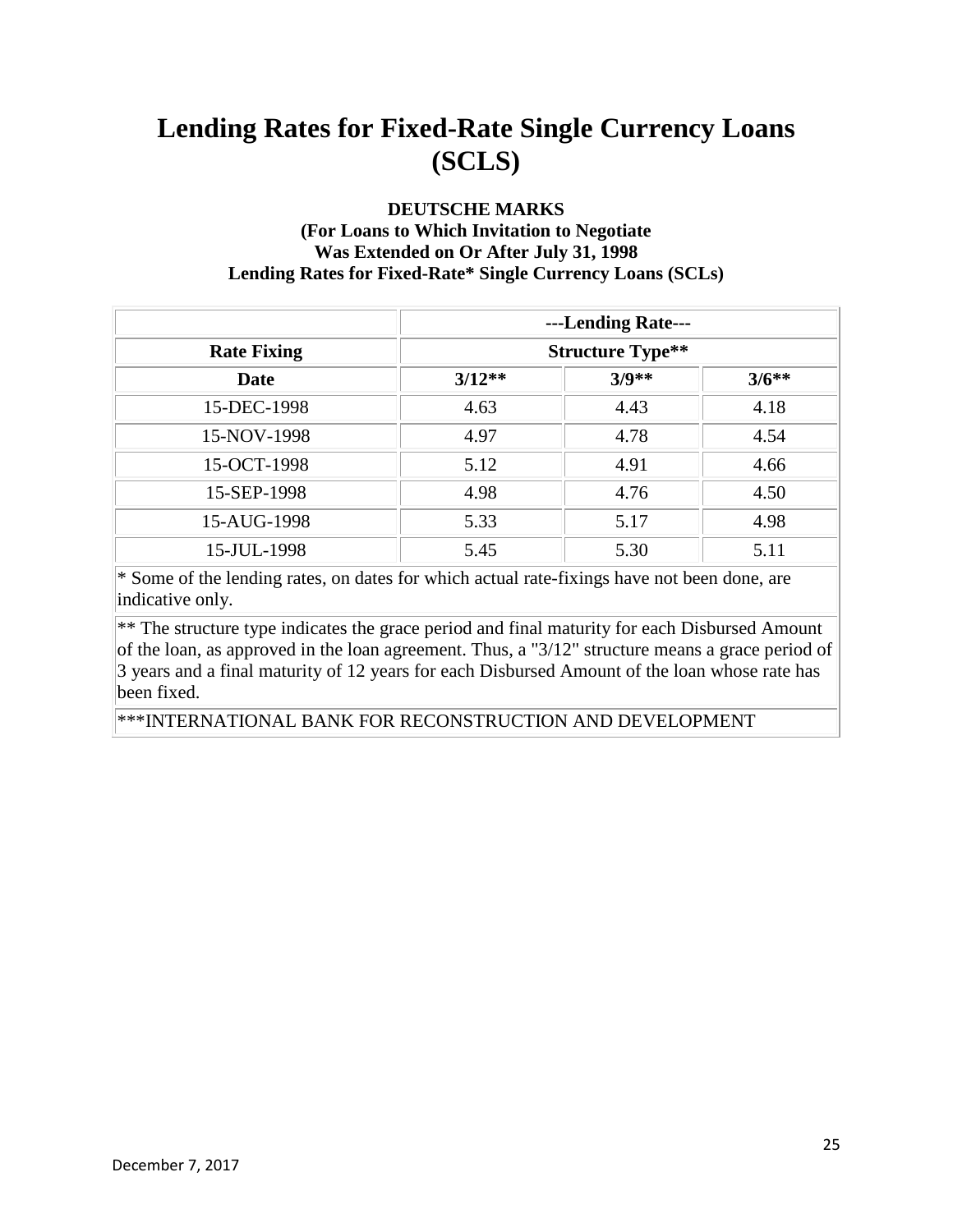#### **EURO**

#### **(For Loans to Which Invitation to Negotiate Was Extended on Or After July 31, 1998 Lending Rates for Fixed-Rate\* Single Currency Loans (SCLs)**

|                    |                         | ---Lending Rate--- |         |
|--------------------|-------------------------|--------------------|---------|
| <b>Rate Fixing</b> | <b>Structure Type**</b> |                    |         |
| <b>Date</b>        | $3/12**$                | $3/9**$            | $3/6**$ |
| 15-MAR-2011        | 3.78                    | 3.60               | 3.37    |
| 15-FEB-2011        | 3.81                    | 3.60               | 3.32    |
| 15-JAN-2011        | 3.56                    | 3.31               | 2.98    |
| 15-DEC-2010        | 3.57                    | 3.33               | 3.01    |
| 15-NOV-2010        | 3.08                    | 2.86               | 2.59    |
| 15-OCT-2010        | 2.90                    | 2.68               | 2.40    |
| 15-SEP-2010        | 2.98                    | 2.75               | 2.46    |
| 15-AUG-2010        | 2.95                    | 2.70               | 2.38    |
| 15-JUL-2010        | 3.09                    | 2.83               | 2.49    |
| 15-JUN-2010        | 3.18                    | 2.91               | 2.55    |
| 15-MAY-2010        | 3.38                    | 3.07               | 2.65    |
| 15-APR-2010        | 3.53                    | 3.25               | 2.88    |
| 15-MAR-2010        | 3.60                    | 3.32               | 2.94    |
| 15-FEB-2010        | 3.64                    | 3.37               | 3.00    |
| 15-JAN-2010        | 3.71                    | 3.46               | 3.11    |
| 15-DEC-2009        | 3.71                    | 3.46               | 3.12    |
| 15-NOV-2009        | 3.78                    | 3.54               | 3.20    |
| 15-OCT-2009        | 3.67                    | 3.44               | 3.12    |
| 15-SEP-2009        | 3.73                    | 3.48               | 3.14    |
| 15-AUG-2009        | 3.90                    | 3.67               | 3.35    |
| 15-JUL-2009        | 3.79                    | 3.54               | 3.20    |
| 15-JUN-2009        | 4.07                    | 3.84               | 3.52    |
| 15-MAY-2009        | 3.74                    | 3.48               | 3.12    |
| 15-APR-2009        | 3.87                    | 3.63               | 3.31    |
| 15-MAR-2009        | 3.65                    | 3.44               | 3.17    |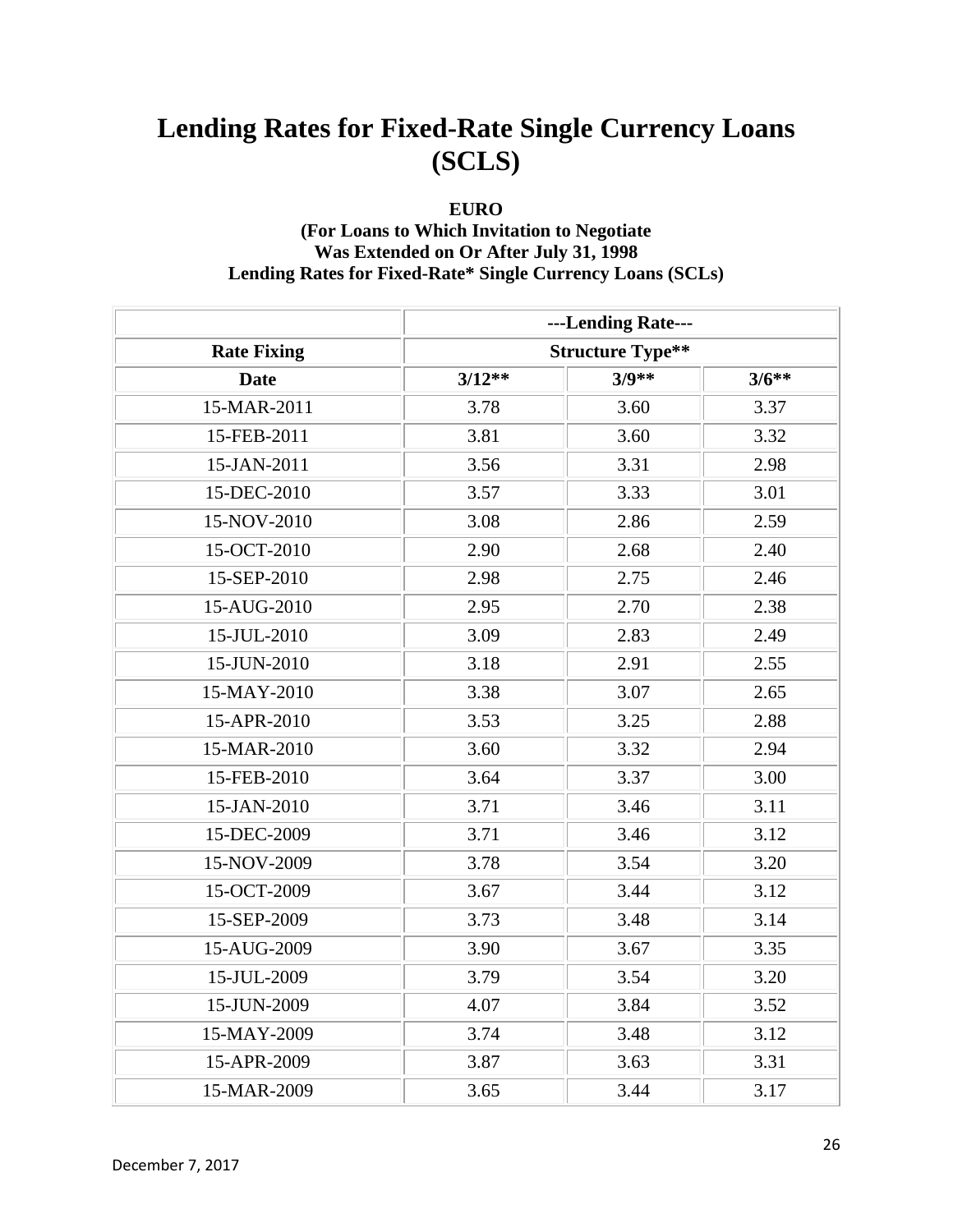| 15-FEB-2009 | 3.78 | 3.56 | 3.29 |
|-------------|------|------|------|
| 15-JAN-2009 | 3.88 | 3.69 | 3.44 |
| 15-DEC-2008 | 4.23 | 4.08 | 3.90 |
| 15-NOV-2008 | 4.49 | 4.33 | 4.15 |
| 15-OCT-2008 | 5.06 | 4.98 | 4.90 |
| 15-SEP-2008 | 5.03 | 4.99 | 4.98 |
| 15-AUG-2008 | 5.10 | 5.05 | 5.04 |
| 15-JUL-2008 | 5.37 | 5.37 | 5.42 |
| 15-JUN-2008 | 5.45 | 5.46 | 5.53 |
| 15-MAY-2008 | 4.86 | 4.79 | 4.75 |
| 15-APR-2008 | 4.85 | 4.75 | 4.67 |
| 15-MAR-2008 | 4.65 | 4.53 | 4.41 |
| 15-FEB-2008 | 4.72 | 4.59 | 4.43 |
| 15-JAN-2008 | 4.95 | 4.86 | 4.78 |
| 15-DEC-2007 | 5.11 | 5.05 | 5.01 |
| 15-NOV-2007 | 4.90 | 4.84 | 4.79 |
| 15-OCT-2007 | 5.10 | 5.05 | 5.01 |
| 15-SEP-2007 | 4.95 | 4.90 | 4.86 |
| 15-AUG-2007 | 5.14 | 5.10 | 5.06 |
| 15-JUL-2007 | 5.32 | 5.29 | 5.26 |
| 15-JUN-2007 | 5.37 | 5.34 | 5.30 |
| 15-MAY-2007 | 4.85 | 4.82 | 4.80 |
| 15-APR-2007 | 4.83 | 4.80 | 4.77 |
| 15-MAR-2007 | 4.60 | 4.56 | 4.54 |
| 15-FEB-2007 | 4.75 | 4.71 | 4.68 |
| 15-JAN-2007 | 4.67 | 4.64 | 4.62 |
| 15-DEC-2006 | 4.38 | 4.36 | 4.35 |
| 15-NOV-2006 | 4.36 | 4.33 | 4.31 |
| 15-OCT-2006 | 4.47 | 4.43 | 4.39 |
| 15-SEP-2006 | 4.44 | 4.39 | 4.34 |
| 15-AUG-2006 | 4.59 | 4.52 | 4.44 |
| 15-JUL-2006 | 4.65 | 4.57 | 4.47 |
| 15-JUN-2006 | 4.45 | 4.35 | 4.23 |
| 15-MAY-2006 | 4.62 | 4.53 | 4.42 |
| 15-APR-2006 | 4.45 | 4.35 | 4.24 |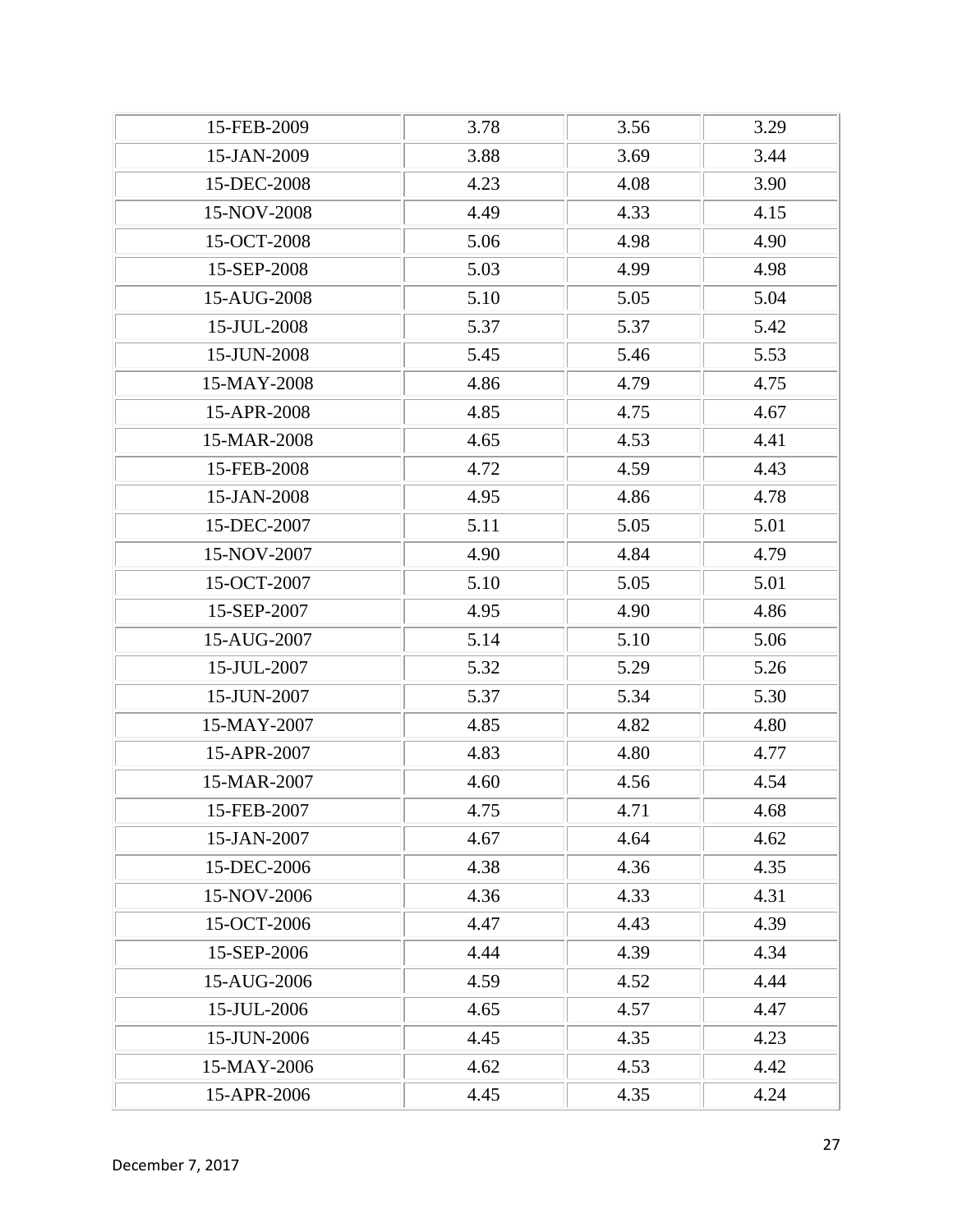| 15-MAR-2006 | 4.27 | 4.19 | 4.10 |
|-------------|------|------|------|
| 15-FEB-2006 | 4.06 | 3.96 | 3.85 |
| 15-JAN-2006 | 3.83 | 3.75 | 3.67 |
| 15-DEC-2005 | 3.92 | 3.81 | 3.70 |
| 15-NOV-2005 | 3.98 | 3.86 | 3.71 |
| 15-OCT-2005 | 3.71 | 3.56 | 3.40 |
| 15-SEP-2005 | 3.56 | 3.39 | 3.19 |
| 15-AUG-2005 | 3.77 | 3.59 | 3.38 |
| 15-JUL-2005 | 3.65 | 3.47 | 3.25 |
| 15-JUN-2005 | 3.56 | 3.38 | 3.15 |
| 15-MAY-2005 | 3.78 | 3.59 | 3.36 |
| 15-APR-2005 | 3.95 | 3.76 | 3.53 |
| 15-MAR-2005 | 4.15 | 3.95 | 3.70 |
| 15-FEB-2005 | 3.87 | 3.70 | 3.49 |
| 15-JAN-2005 | 4.01 | 3.82 | 3.59 |
| 15-DEC-2004 | 3.98 | 3.77 | 3.50 |
| 15-NOV-2004 | 4.23 | 4.00 | 3.71 |
| 15-OCT-2004 | 4.32 | 4.10 | 3.80 |
| 15-SEP-2004 | 4.48 | 4.26 | 3.98 |
| 15-AUG-2004 | 4.46 | 4.24 | 3.94 |
| 15-JUL-2004 | 4.63 | 4.41 | 4.11 |
| 15-JUN-2004 | 4.79 | 4.57 | 4.27 |
| 15-MAY-2004 | 4.74 | 4.51 | 4.18 |
| 15-APR-2004 | 4.49 | 4.23 | 3.88 |
| 15-MAR-2004 | 4.26 | 4.00 | 3.65 |
| 15-FEB-2004 | 4.50 | 4.25 | 3.90 |
| 15-JAN-2004 | 4.51 | 4.27 | 3.94 |
| 15-DEC-2003 | 4.75 | 4.54 | 4.24 |
| 15-NOV-2003 | 4.84 | 4.62 | 4.32 |
| 15-OCT-2003 | 4.64 | 4.41 | 4.10 |
| 15-SEP-2003 | 4.59 | 4.36 | 4.06 |
| 15-AUG-2003 | 4.49 | 4.26 | 3.95 |
| 15-JUL-2003 | 4.24 | 3.96 | 3.59 |
| 15-JUN-2003 | 3.90 | 3.62 | 3.25 |
| 15-MAY-2003 | 4.33 | 4.06 | 3.71 |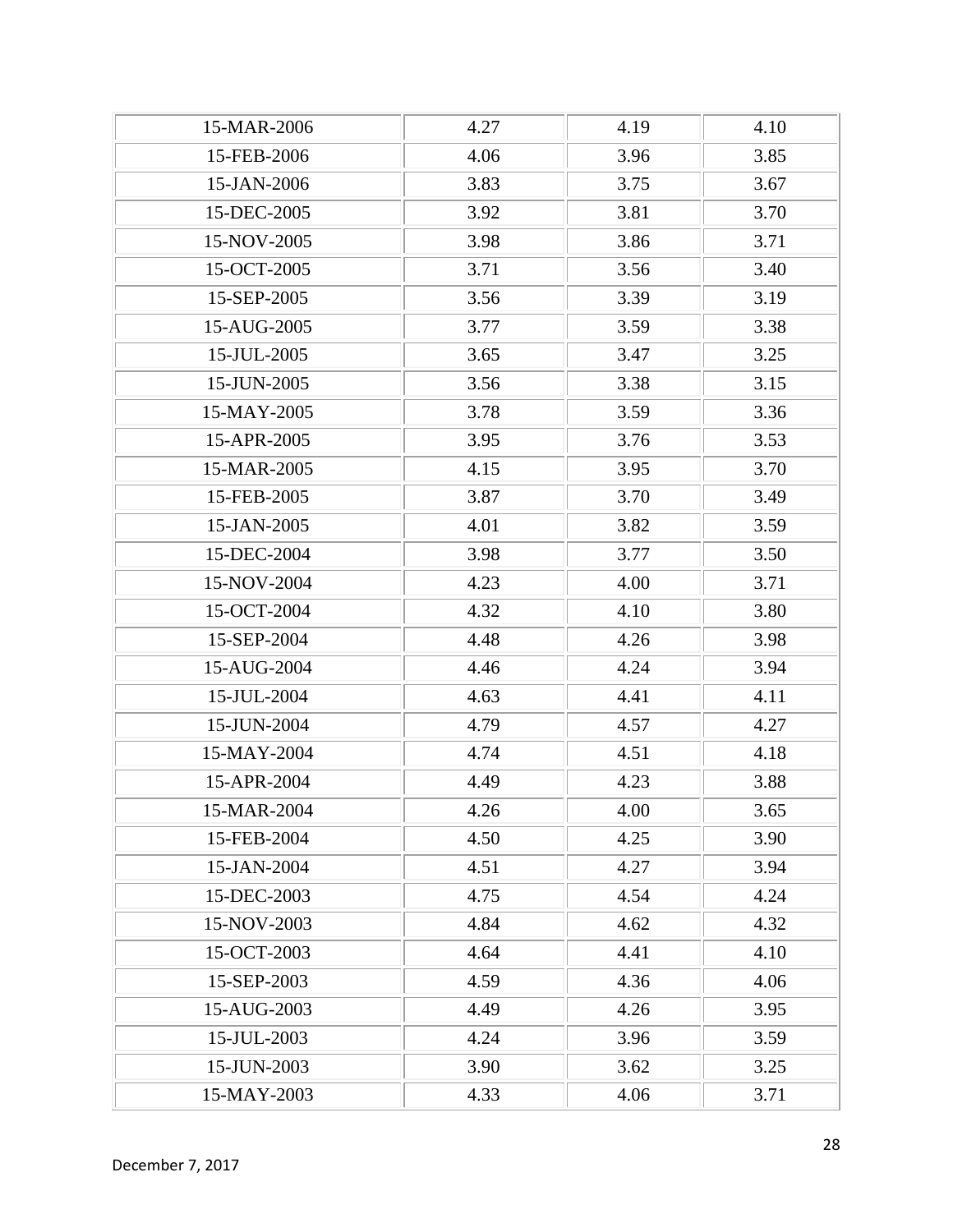| 15-APR-2003 | 4.60 | 4.35 | 4.02 |
|-------------|------|------|------|
| 15-MAR-2003 | 4.33 | 4.07 | 3.74 |
| 15-FEB-2003 | 4.37 | 4.11 | 3.77 |
| 15-JAN-2003 | 4.71 | 4.46 | 4.13 |
| 15-DEC-2002 | 4.81 | 4.59 | 4.30 |
| 15-NOV-2002 | 4.94 | 4.73 | 4.44 |
| 15-OCT-2002 | 4.89 | 4.69 | 4.42 |
| 15-SEP-2002 | 5.09 | 4.92 | 4.67 |
| 15-AUG-2002 | 5.13 | 4.98 | 4.76 |
| 15-JUL-2002 | 5.49 | 5.34 | 5.13 |
| 15-JUN-2002 | 5.67 | 5.54 | 5.35 |
| 15-MAY-2002 | 5.79 | 5.67 | 5.49 |
| 15-APR-2002 | 5.80 | 5.67 | 5.49 |
| 15-MAR-2002 | 5.78 | 5.65 | 5.46 |
| 15-FEB-2002 | 5.59 | 5.45 | 5.25 |
| 15-JAN-2002 | 5.45 | 5.30 | 5.08 |
| 15-DEC-2001 | 5.30 | 5.14 | 4.91 |
| 15-NOV-2001 | 5.01 | 4.80 | 4.51 |
| 15-OCT-2001 | 5.30 | 5.08 | 4.80 |
| 15-SEP-2001 | 5.54 | 5.32 | 5.02 |
| 15-AUG-2001 | 5.57 | 5.39 | 5.16 |
| 15-JUL-2001 | 5.81 | 5.64 | 5.41 |
| 15-JUN-2001 | 5.77 | 5.61 | 5.40 |
| 15-MAY-2001 | 5.70 | 5.53 | 5.33 |
| 15-APR-2001 | 5.68 | 5.54 | 5.35 |
| 15-MAR-2001 | 5.64 | 5.50 | 5.33 |
| 15-FEB-2001 | 5.62 | 5.49 | 5.33 |
| 15-DEC-2000 | 5.98 | 5.85 | 5.70 |
| 15-NOV-2000 | 6.22 | 6.13 | 6.00 |
| 15-OCT-2000 | 6.25 | 6.16 | 6.04 |
| 15-SEP-2000 | 6.34 | 6.27 | 6.18 |
| 15-AUG-2000 | 6.30 | 6.24 | 6.16 |
| 15-JUL-2000 | 6.33 | 6.25 | 6.14 |
| 15-JUN-2000 | 6.23 | 6.15 | 6.05 |
| 15-MAY-2000 | 6.29 | 6.19 | 6.03 |